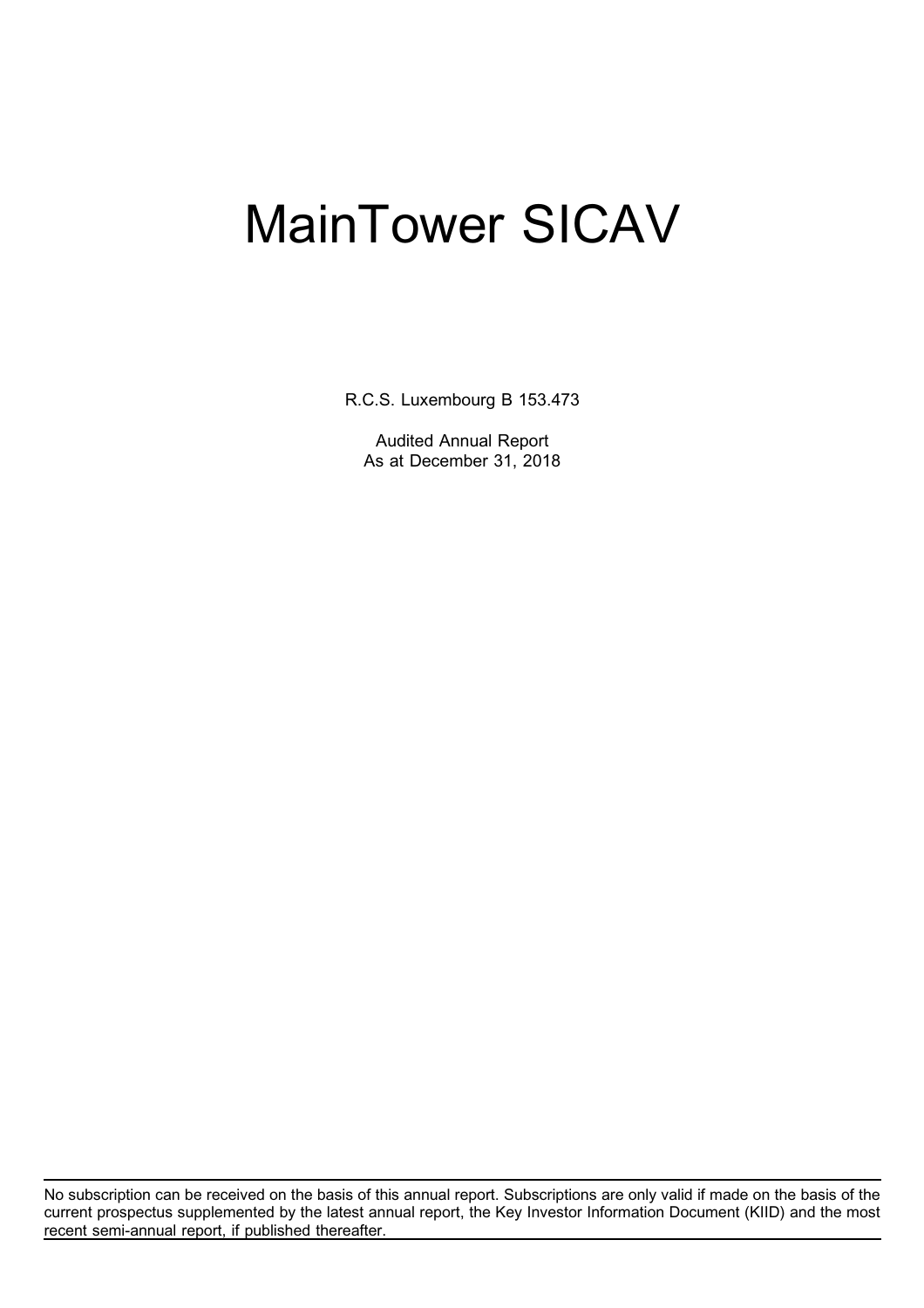### TABLE OF CONTENTS

| $\mathbf{3}$ |
|--------------|
| 5            |
|              |
| -8           |
| 10           |
| 12           |
| 14           |
| 14           |
|              |
|              |
| 19           |
| 19           |
| 24           |
| 25           |
| 26           |
| -33          |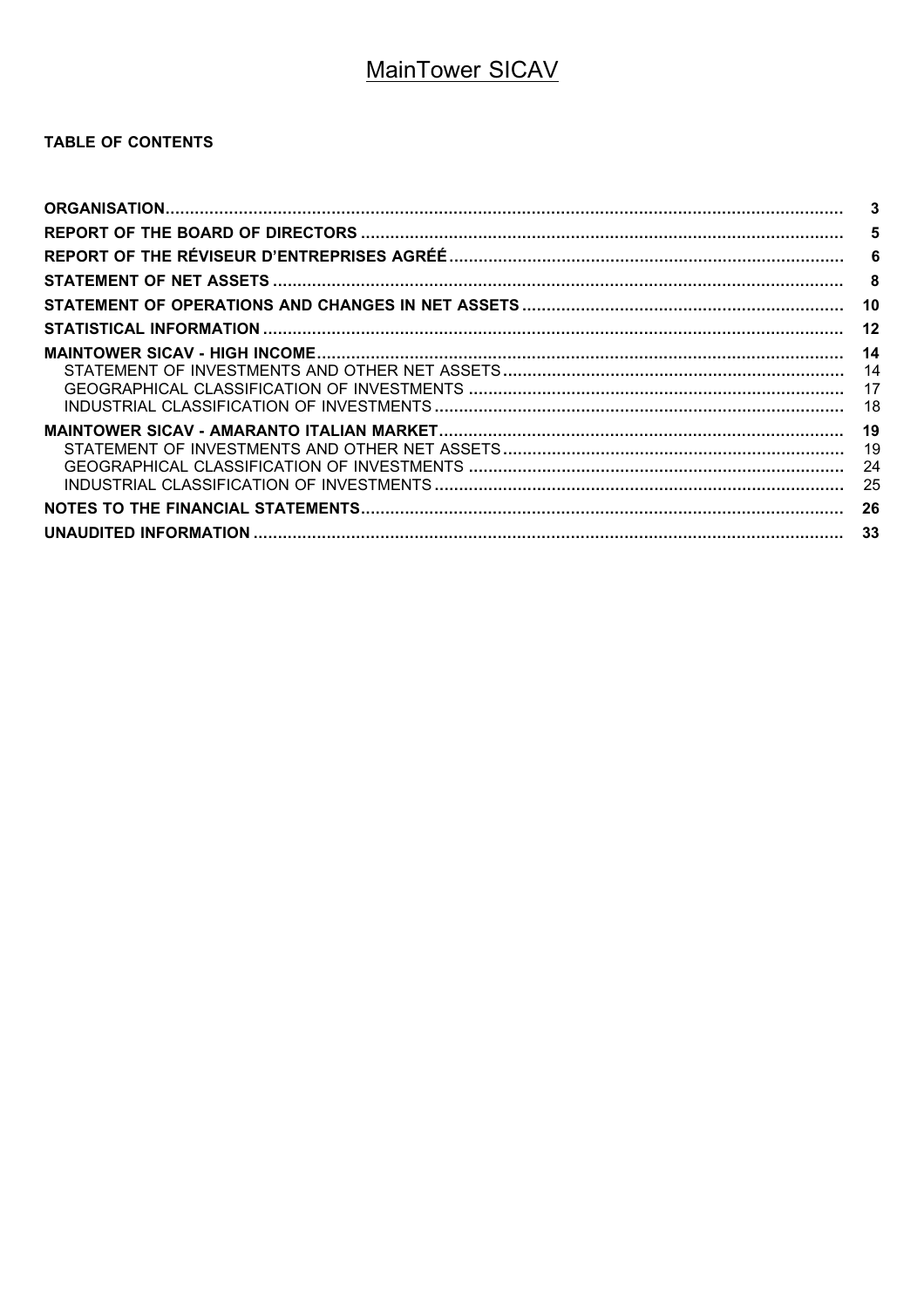# **Organisation**

| <b>Board of Directors</b>                          |                                                                                                                                   |
|----------------------------------------------------|-----------------------------------------------------------------------------------------------------------------------------------|
| Chairman                                           | Mr Fabio Mazzali<br>Chairman<br>Zeus Capital S.A.                                                                                 |
| <b>Directors</b>                                   | Mr Paolo Tortorella<br>Member<br>Zeus Asset Management S.A.                                                                       |
|                                                    | Mr Michele Di Tuccio<br>Member<br>Zeus Asset Management S.A.                                                                      |
| <b>Registered Office</b>                           | 106, route d'Arlon, L-8210 Mamer<br>(up to February 14, 2018)<br>Grand Duchy of Luxembourg                                        |
|                                                    | 36, rue des Aubépines, L-8052 Bertrange<br>(since February 15, 2018)<br>Grand Duchy of Luxembourg                                 |
| <b>Management Company</b>                          | Lemanik Asset Management S.A.<br>(up to February 14, 2018)<br>106, route d'Arlon, L-8210 Mamer<br>Grand Duchy of Luxembourg       |
|                                                    | Zeus Asset Management S.A.<br>(since February 15, 2018)<br>36, rue des Aubépines<br>L-8052 Bertrange<br>Grand Duchy of Luxembourg |
| Depositary                                         | RBC Investor Services Bank S.A.<br>14, Porte de France, L-4360 Esch-sur-Alzette,<br>Grand Duchy of Luxembourg                     |
| Administrative Agent, Registrar and Transfer Agent | RBC Investor Services Bank S.A.<br>14, Porte de France, L-4360 Esch-sur-Alzette,<br>Grand Duchy of Luxembourg                     |
| Domiciliary Agent                                  | Lemanik Asset Management S.A.<br>(up to February 14, 2018)<br>106, route d'Arlon, L-8210 Mamer<br>Grand Duchy of Luxembourg       |
|                                                    | Zeus Asset Management S.A.<br>(since February 15, 2018)<br>36, rue des Aubépines<br>L-8052 Bertrange<br>Grand Duchy of Luxembourg |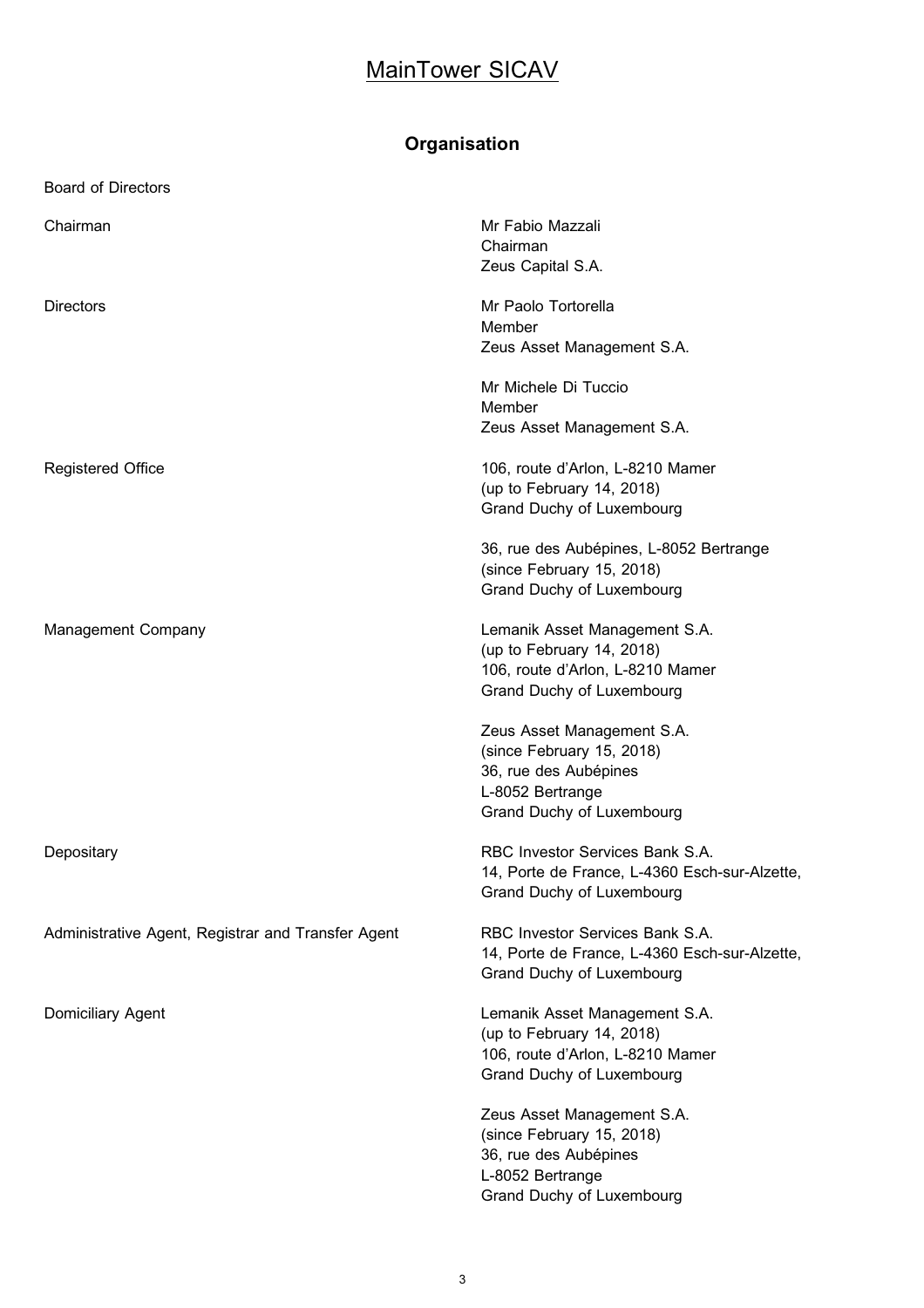### **Organisation** (continued)

| <b>Distributors</b>       | Lemanik Asset Management S.A.<br>(up to February 14, 2018)<br>106, route d'Arlon, L-8210 Mamer<br>Grand Duchy of Luxembourg                                                                                                                                                             |
|---------------------------|-----------------------------------------------------------------------------------------------------------------------------------------------------------------------------------------------------------------------------------------------------------------------------------------|
|                           | Zeus Asset Management S.A.<br>(since February 15, 2018)<br>36, rue des Aubépines<br>L-8052 Bertrange<br>Grand Duchy of Luxembourg                                                                                                                                                       |
| <b>Investment Manager</b> | For sub-funds MainTower SICAV - Amaranto Italian<br>Market, MainTower SICAV - Ambrosia*** and<br>MainTower SICAV - Force Dynamique**:<br>Lemanik S.A.<br>(up to February 14, 2018)<br>5, Via Giuseppe Bagutti, CH-6900 Lugano<br>Switzerland                                            |
|                           | For sub-funds MainTower SICAV - High Income and<br>MainTower SICAV - Dynamic Selection*<br>Azimut Capital Management SGR S.p.A****<br>4, Via Cusani, I-20121 Milano<br>Italy                                                                                                            |
|                           | In respect of the sub-funds MainTower SICAV -<br>Ambrosia***, MainTower SICAV - Amaranto Italian Market<br>and MainTower SICAV - Force Dynamique**<br>(since February 15, 2018)<br>Zeus Asset Management S.A.<br>36, rue des Aubépines<br>L-8052 Bertrange<br>Grand Duchy of Luxembourg |
| <b>Investment Adviser</b> | Zeus Capital S.A.<br>(up to February 14, 2018)<br>36, rue des Aubépines, L-8052 Bertrange<br>Grand Duchy of Luxembourg                                                                                                                                                                  |
| Cabinet de révision agréé | KPMG Luxembourg, Société coopérative<br>39, Avenue John F. Kennedy, L-1855 Luxembourg<br>Grand Duchy of Luxembourg                                                                                                                                                                      |

\* Previously known as MainTower Sicav - Flexible High Volatility (Net Asset Value suspended since December 18, 2017. Liquidated since January 31, 2018)

\*\* Active until May 17, 2018, dormant since then, and reactivated on December 31, 2018 \*\*\* Dormant since February 28, 2017

\*\*\*\* Transfer from Sofia SGR S.p.A to Azimut Capital Management SGR S.p.A on May 24, 2018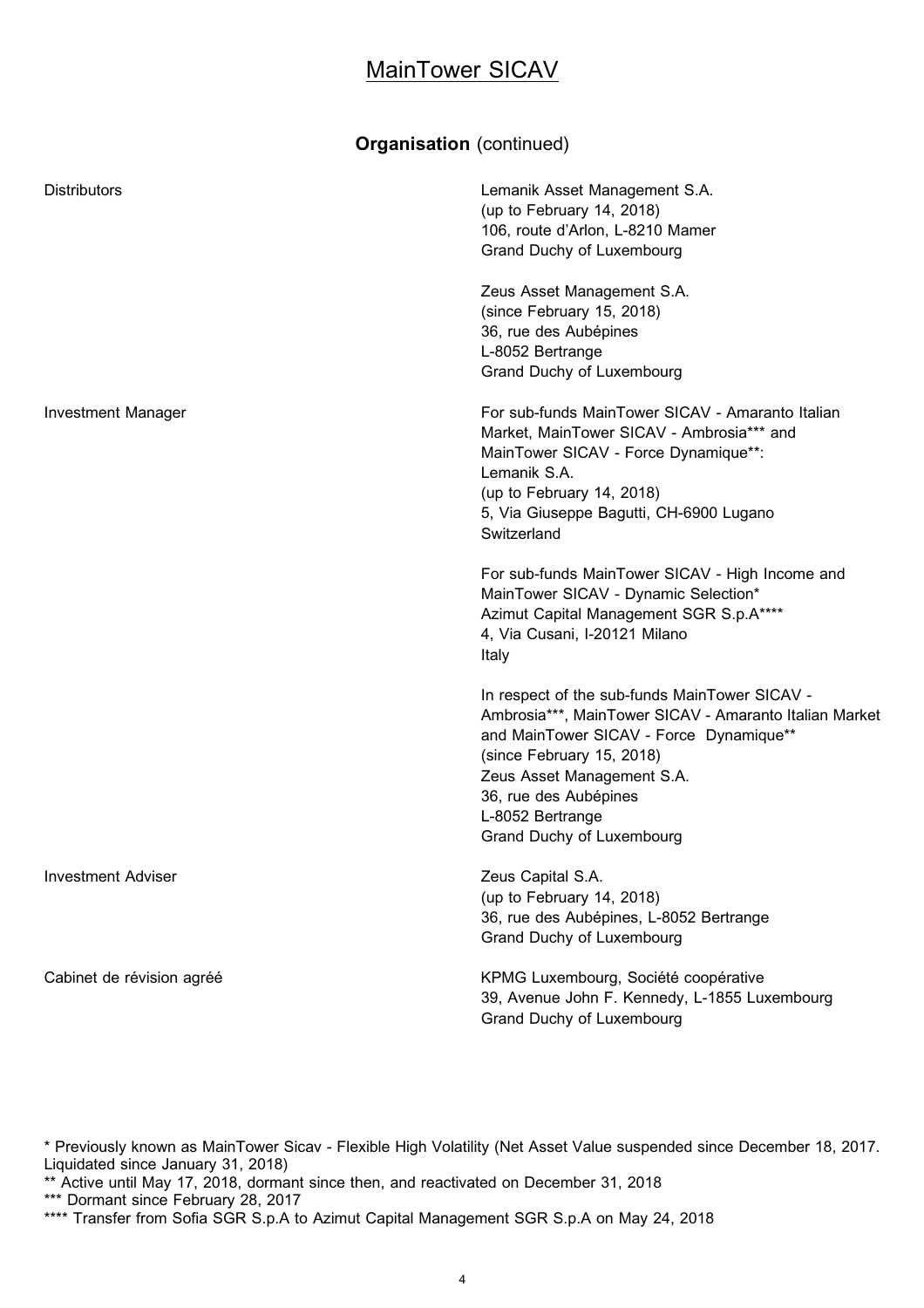### **Report of the Board of Directors**

### **MAINTOWER SICAV - HIGH INCOME**

In the year 2018, the sub-fund mainly made 75% of its investment in corporate bonds and 25% in debt funds. Due to the worry of aggressive rate raising in US and the fear of rate rising in EU, which weakened the interest of debt instrument investors, the sub-fund had a harsh time to deliver a cheerful performance.

In the light of the year 2019, the rate raising is expected to be in a much moderate pace which is a much favorable situation for the sub-fund in comparison to the year 2018. As a result, we are optimistic about the performance of this sub-fund in the coming year.

The yearly return of each share class under the sub-fund in the year 2018 has been:

| <b>Sub-Funds</b>                | <b>Class</b> |
|---------------------------------|--------------|
| I MAINTOWER SICAV - HIGH INCOME | $-6.83%$     |

Period: December 29, 2017 - December 31, 2018

### **MAINTOWER SICAV - AMARANTO ITALIAN MARKET**

In the year 2018, the sub-fund, in average, invested 82% of net asset directly in a basket of stocks in Italian AIM market while kept 12% cash. The rest of the asset were mainly invested in warrants which were mostly granted.

Throughout the year 2018, the sub-fund had a highest yield to date of 8.15% in third quarter and ended a negative annual return due to global market turbulence in the fourth quarter. The sub-fund will stick on a flexible stock picking strategy in case any investment opportunity arise.

The yearly return of each share class under the sub-fund in the year 2018 has been:

| <b>Sub-Funds</b>                            | Class I I | Class A I |
|---------------------------------------------|-----------|-----------|
| ! MAINTOWER SICAV - AMARANTO ITALIAN MARKET | $-6.43%$  | -7.39%    |

Period: December 29, 2017 - December 31, 2018

Luxembourg, May 13, 2019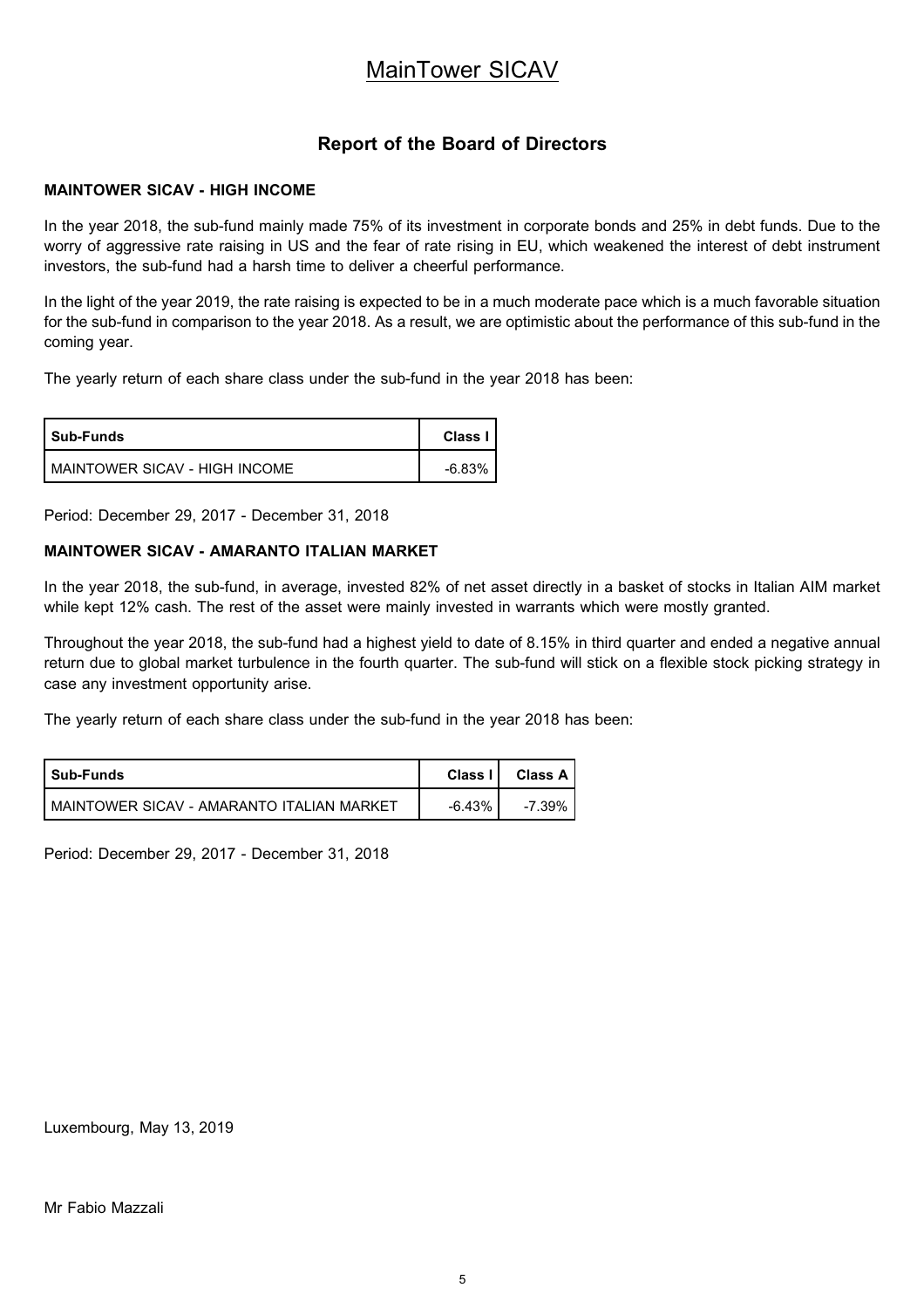

**KPMG Luxembourg, Société coopérative Tel.: +352 22 51 51 1** 39, Avenue John F. Kennedy Fax: +352 22 51 71 L-1855 Luxembourg **E-mail:** info@kpmg.lu

Internet: www.kpmg.lu

To the Shareholders of MainTower SICAV 36, rue des Aubépines L-8052 Bertrange Grand Duchy of Luxembourg

### *REPORT OF THE RE´VISEUR D'ENTREPRISES AGRE´E´*

### *Report on the audit of the financial statements*

### *Opinion*

We have audited the accompanying financial statements of MainTower SICAV (''the SICAV'') and each of its sub-funds, which comprise the statement of net assets, the statement of investments and other net assets as at December 31, 2018 and the statement of operations and changes in net assets for the year then ended, and notes to the financial statements, including a summary of significant accounting policies.

In our opinion, the accompanying financial statements give a true and fair view of the financial position of MainTower SICAV and each of its sub-funds as at December 31, 2018, and of the results of their operations and changes in their net assets for the year then ended in accordance with Luxembourg legal and regulatory requirements relating to the preparation and presentation of the financial statements.

### *Basis for opinion*

We conducted our audit in accordance with the Law of July 23, 2016 on the audit profession ("Law of July 23, 2016") and with International Standards on Auditing ("ISAs") as adopted for Luxembourg by the Commission de Surveillance du Secteur Financier ("CSSF"). Our responsibilities under the Law of July 23, 2016 and ISAs are further described in the «Responsibilities of "Réviseur d'Entreprises agréé" for the Audit of the Financial Statements» section of our report. We are also independent of the SICAV in accordance with the International Ethics Standards Board for Accountants' Code of Ethics for Professional Accountants (''IESBA Code'') as adopted for Luxembourg by the CSSF together with the ethical requirements that are relevant to our audit of the financial statements, and have fulfilled our other ethical responsibilities under those ethical requirements. We believe that the audit evidence we have obtained is sufficient and appropriate to provide a basis for our opinion.

#### *Other information*

The Board of Directors of the SICAV is responsible for the other information. The other information comprises the information stated in the annual report but does not include the financial statements and our report of "Réviseur *d'Entreprises agréé*" thereon.

Our opinion on the financial statements does not cover the other information and we do not express any form of assurance conclusion thereon.

In connection with our audit of the financial statements, our responsibility is to read the other information and, in doing so, consider whether the other information is materially inconsistent with the financial statements or our knowledge obtained in the audit or otherwise appears to be materially misstated. If, based on the work we have performed, we conclude that there is a material misstatement of this other information, we are required to report this fact. We have nothing to report in this regard.

### *Responsibilities of the Board of Directors of the SICAV for the financial statements*

The Board of Directors of the SICAV is responsible for the preparation and fair presentation of these financial statements in accordance with Luxembourg legal and regulatory requirements relating to the preparation and presentation of the financial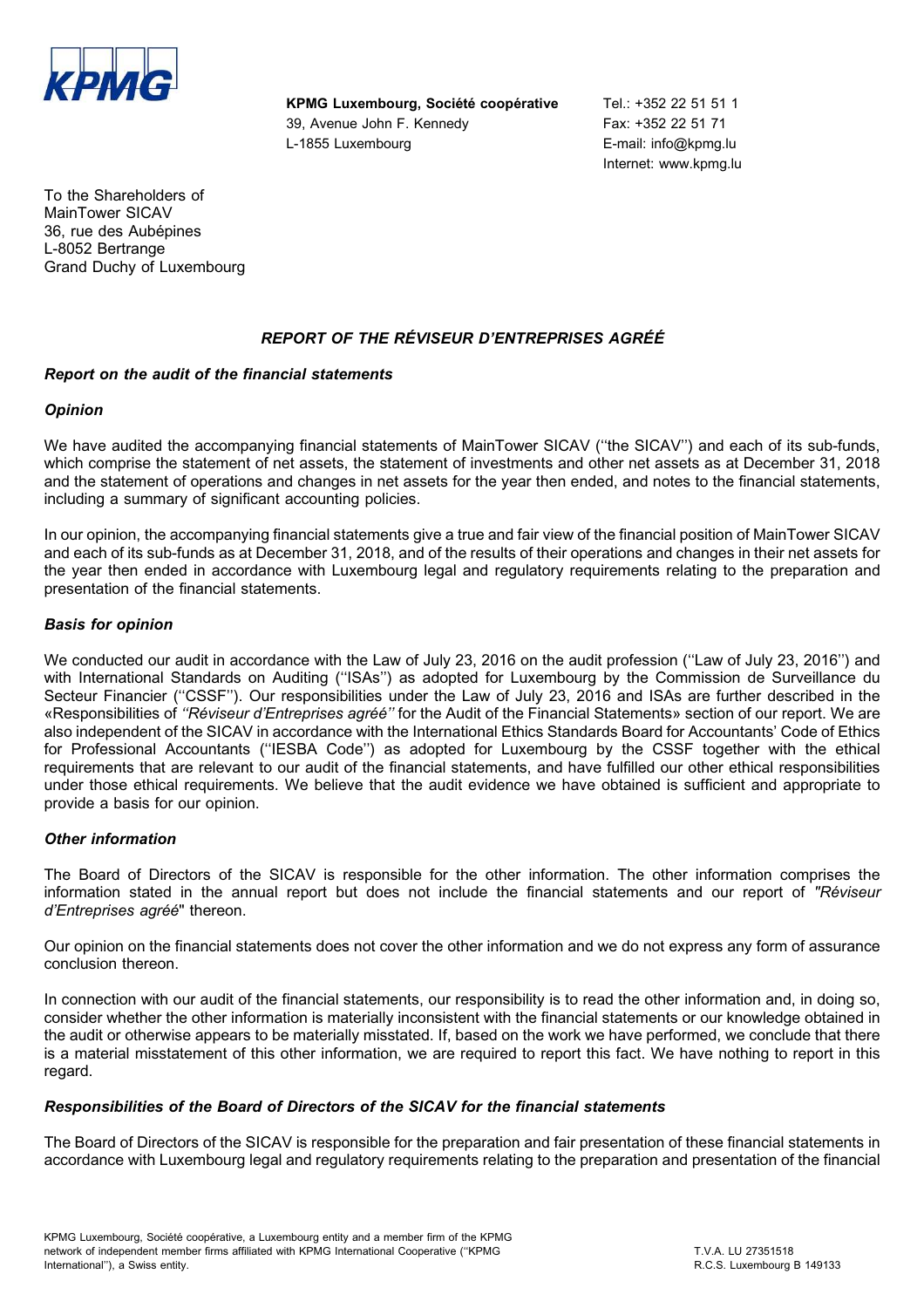

### **REPORT OF THE RÉVISEUR D'ENTREPRISES AGRÉÉ (Continued)**

statements, and for such internal control as the Board of Directors of the SICAV determines is necessary to enable the preparation of financial statements that are free from material misstatement. whether due to fraud or error.

In preparing the financial statements, the Board of Directors of the SICAV is responsible for assessing the SICAV's and each of its sub-funds' ability to continue as a going concern, disclosing, as applicable, matters related to going concern and using the going concern basis of accounting unless the Board of Directors of the SICAV either intends to liquidate the SICAV or any of its sub-funds, or to cease operations, or has no realistic alternative but to do so.

#### Responsibilities of the "Réviseur d'Entreprises agréé" for the audit of the financial statements

The objectives of our audit are to obtain reasonable assurance about whether the financial statements as a whole are free from material misstatement, whether due to fraud or error, and to issue a report of "Réviseur d'Entreprises agréé" that includes our opinion. Reasonable assurance is a high level of assurance, but is not a quarantee that an audit conducted in accordance with the Law of July 23, 2016 and with ISAs as adopted for Luxembourg by the CSSF will always detect a material misstatement when it exists. Misstatements can arise from fraud or error and are considered material if, individually or in the aggregate, they could reasonably be expected to influence the economic decisions of users taken on the basis of these financial statements.

As part of an audit in accordance with the Law of July 23, 2016 and with ISAs as adopted for Luxembourg by the CSSF, we exercise professional judgment and maintain professional skepticism throughout the audit. We also:

- Identify and assess the risks of material misstatement of the financial statements, whether due to fraud or error. design and perform audit procedures responsive to those risks, and obtain audit evidence that is sufficient and appropriate to provide a basis for our opinion. The risk of not detecting a material misstatement resulting from fraud is higher than for one resulting from error, as fraud may involve collusion, forgery, intentional omissions, misrepresentations, or the override of internal control.
- Obtain an understanding of internal control relevant to the audit in order to design audit procedures that are appropriate in the circumstances, but not for the purpose of expressing an opinion on the effectiveness of the SICAV's internal control.
- Evaluate the appropriateness of accounting policies used and the reasonableness of accounting estimates and related disclosures made by the Board of Directors of the SICAV.
- Conclude on the appropriateness of the Board of Directors of the SICAV's use of the going concern basis of accounting and, based on the audit evidence obtained, whether a material uncertainty exists related to events or conditions that may cast significant doubt on the SICAV's or any of its sub-funds' ability to continue as a going concern. If we conclude that a material uncertainty exists, we are required to draw attention in our report of "Réviseur d'Entreprises agréé" to the related disclosures in the financial statements or, if such disclosures are inadequate, to modify our opinion. Our conclusions are based on the audit evidence obtained up to the date of our report of "Réviseur d'Entreprises agréé". However, future events or conditions may cause the SICAV or any of its sub-funds (except for the sub-fund(s) where a decision or an intention to close exists), to cease to continue as a going concern.
- Evaluate the overall presentation, structure and content of the financial statements, including the disclosures, and whether the financial statements represent the underlying transactions and events in a manner that achieves fair presentation.

We communicate with those charged with governance regarding, among other matters, the planned scope and timing of the audit and significant audit findings, including any significant deficiencies in internal control that we identify during our audit.

 $\overline{7}$ 

Luxembourg, May 13, 2019

KPMG Luxembourg, Société coopérative Cabinet de-révision-agréé

lsm/in idoo

Associate Partner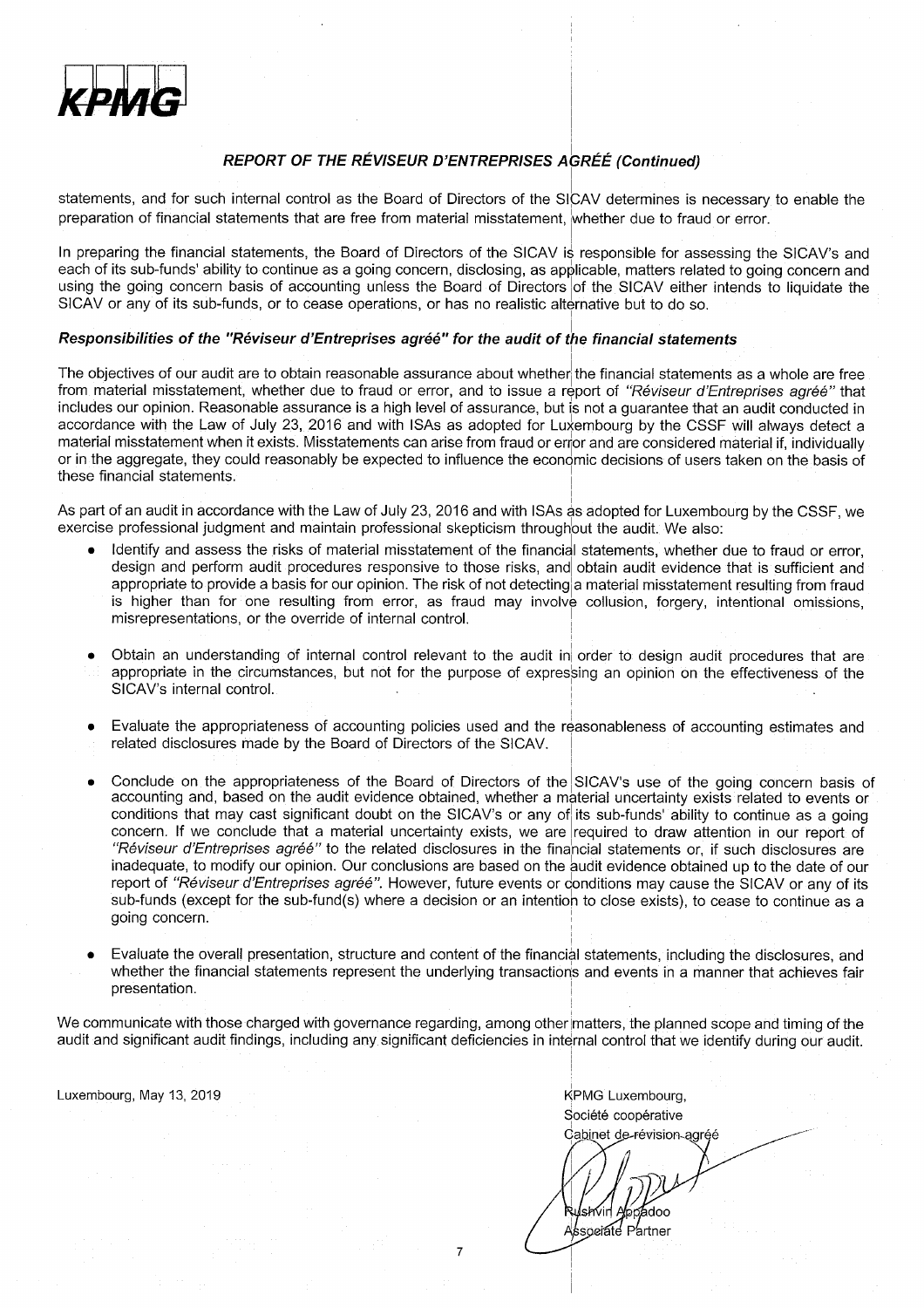### **STATEMENT OF NET ASSETS**

**as at December 31, 2018**

|                                             | <b>Notes</b> | <b>High Income</b> | <b>Dynamic</b><br>Selection* | Ambrosia** |
|---------------------------------------------|--------------|--------------------|------------------------------|------------|
|                                             |              | (in EUR)           | (in EUR)                     | (in EUR)   |
| <b>ASSETS</b>                               |              |                    |                              |            |
| - Investments in securities at market value | (2a)         | 11,327,297.86      |                              |            |
| - Cash at bank                              |              | 178,129.86         | 17,178.74                    | 7,307.99   |
| - Amounts receivable on subscriptions       |              |                    |                              |            |
| - Interest and dividend receivable, net     |              | 122,300.98         |                              |            |
| - Net formation expenses capitalised        | (2f)         |                    |                              |            |
|                                             |              | 11,627,728.70      | 17,178.74                    | 7,307.99   |
| <b>LIABILITIES</b>                          |              |                    |                              |            |
| - Amounts payable on redemptions            |              | 41,010.68          |                              |            |
| - Management fees payable                   |              | 12.366.98          |                              |            |
| - Taxes and expenses payable                | (3)          | 36,909.15          | 3.478.74                     |            |
| - Liquidation fees                          |              |                    | 13,700.00                    | 7,307.99   |
|                                             |              | 90,286.81          | 17,178.74                    | 7,307.99   |
| <b>TOTAL NET ASSETS</b>                     |              | 11,537,441.89      |                              |            |
| Net asset value per Class I share           |              | 91.32              |                              |            |
| Number of Class I shares outstanding        |              | 126,335.881        |                              |            |
| Net asset value per Class A share           |              |                    |                              |            |
| Number of Class A shares outstanding        |              |                    |                              |            |

\* Previously known as MainTower Sicav - Flexible High Volatility (Net Asset Value suspended since December 18, 2017. Liquidated since January 31, 2018)

\*\* Dormant since February 28, 2017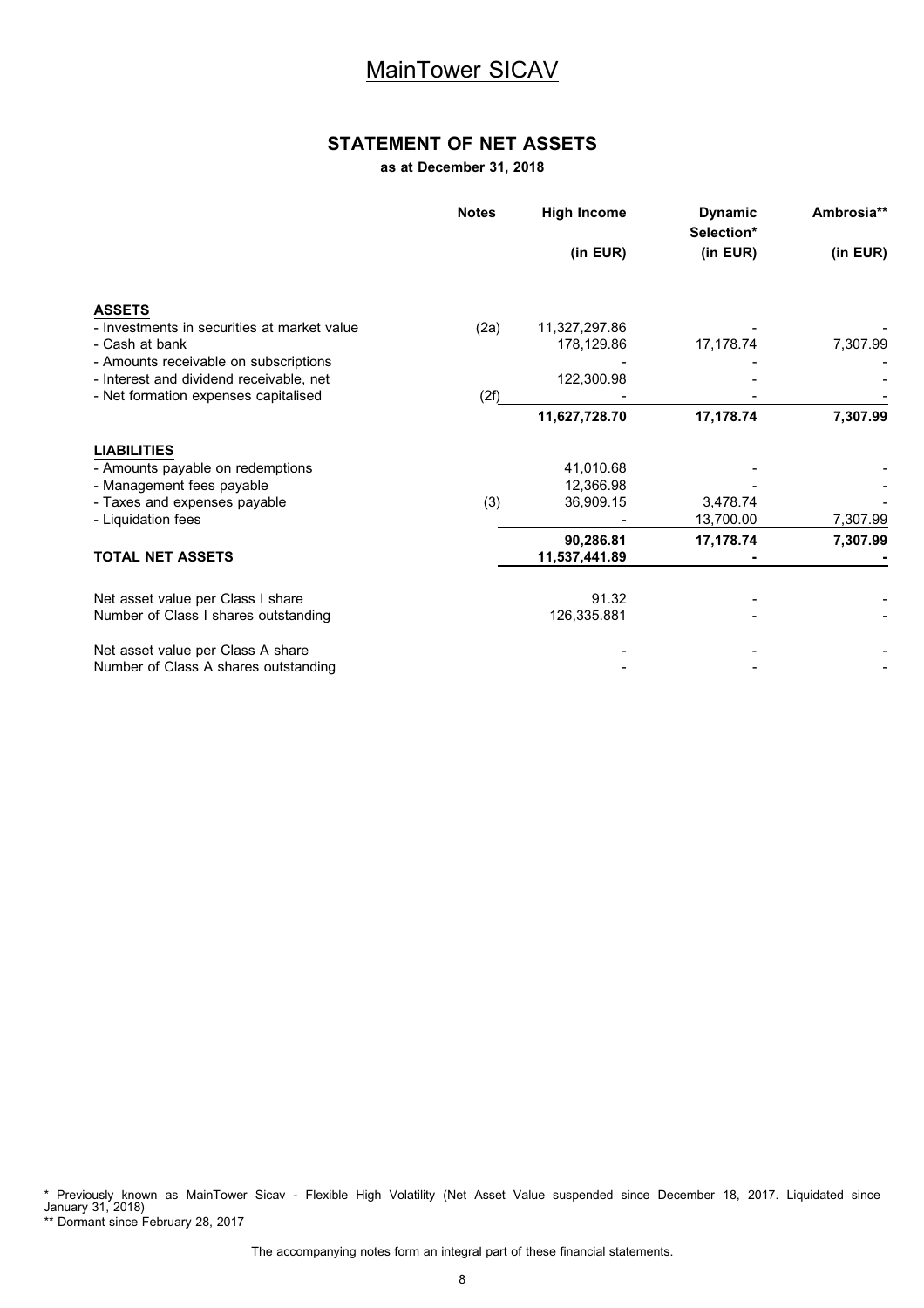### **STATEMENT OF NET ASSETS**

**as at December 31, 2018 (continued)**

|                                             | <b>Notes</b> | <b>Market</b> | Amaranto Italian Force Dynamique* | <b>Combined</b> |
|---------------------------------------------|--------------|---------------|-----------------------------------|-----------------|
|                                             |              | (in EUR)      | (in EUR)                          | (in EUR)        |
| <b>ASSETS</b>                               |              |               |                                   |                 |
| - Investments in securities at market value | (2a)         | 12,333,385.10 |                                   | 23,660,682.96   |
| - Cash at bank                              |              | 1,492,877.91  | 543.09                            | 1,696,037.59    |
| - Amounts receivable on subscriptions       |              |               | 14,970.00                         | 14,970.00       |
| - Interest and dividend receivable, net     |              | 4.234.65      |                                   | 126,535.63      |
| - Net formation expenses capitalised        | (2f)         | 21,044.64     |                                   | 21,044.64       |
|                                             |              | 13,851,542.30 | 15,513.09                         | 25,519,270.82   |
| <b>LIABILITIES</b>                          |              |               |                                   |                 |
| - Amounts payable on redemptions            |              |               |                                   | 41,010.68       |
| - Management fees payable                   |              | 32,668.10     | 1.48                              | 45,036.56       |
| - Taxes and expenses payable                | (3)          | 45,162.12     | 660.54                            | 86,210.55       |
| - Liquidation fees                          |              |               |                                   | 21,007.99       |
|                                             |              | 77,830.22     | 662.02                            | 193,265.78      |
| <b>TOTAL NET ASSETS</b>                     |              | 13,773,712.08 | 14,851.07                         | 25,326,005.04   |
|                                             |              |               |                                   |                 |
| Net asset value per Class I share           |              | 76.98         |                                   |                 |
| Number of Class I shares outstanding        |              | 58,639.263    |                                   |                 |
| Net asset value per Class A share           |              | 75.52         | 99.20                             |                 |
| Number of Class A shares outstanding        |              | 122,615.743   | 149.700                           |                 |

\* Active until May 17, 2018, dormant since then, and reactivated on December 31, 2018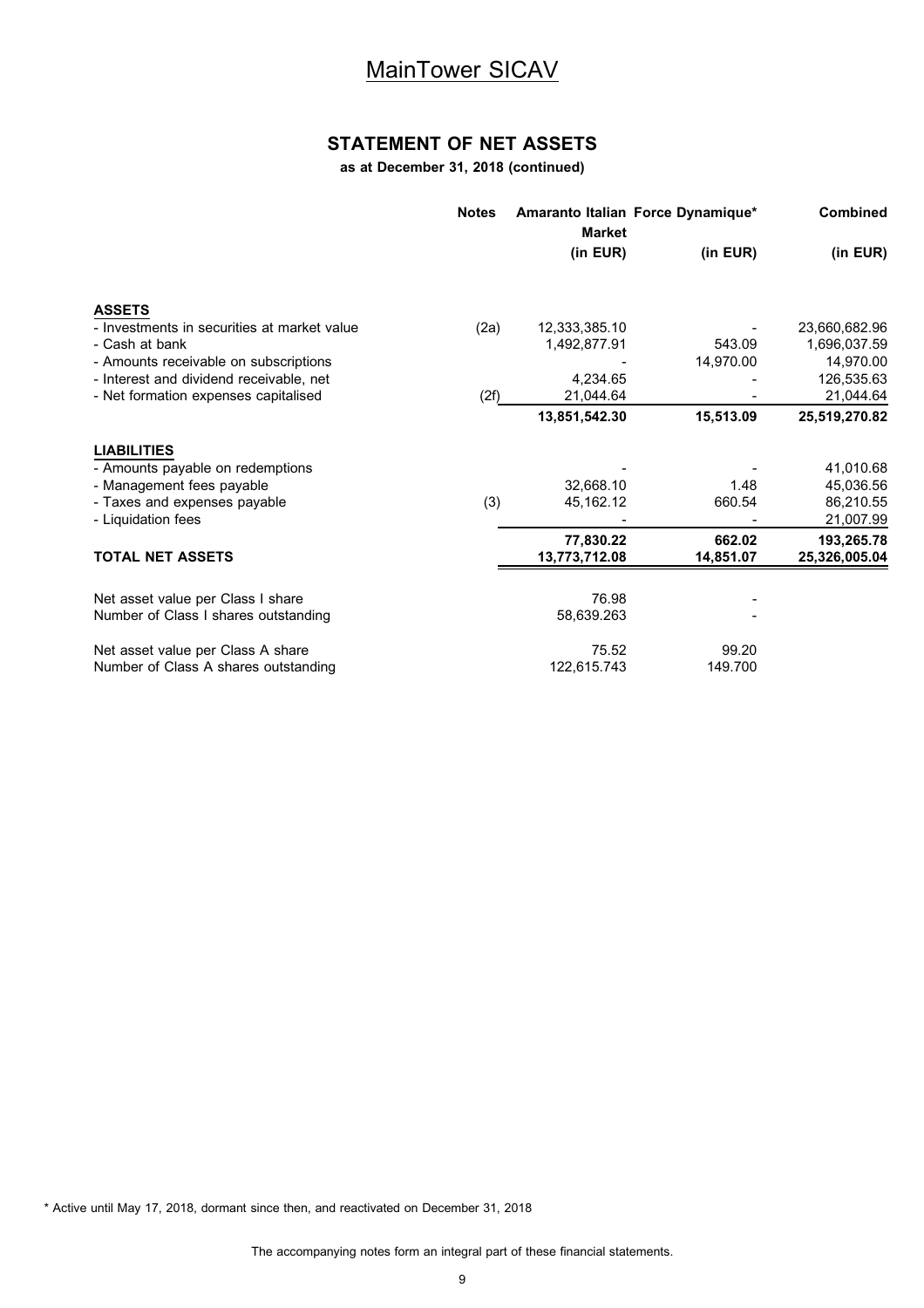# **STATEMENT OF OPERATIONS AND CHANGES IN NET ASSETS**

**For the Year ended December 31, 2018**

|                                                      | <b>Notes</b> | <b>High Income</b>              | <b>Dynamic</b><br>Selection* | Ambrosia** |
|------------------------------------------------------|--------------|---------------------------------|------------------------------|------------|
|                                                      |              | (in EUR)                        | (in EUR)                     | (in EUR)   |
| NET ASSETS AT THE BEGINNING OF THE YEAR              |              | 9,025,974.04                    | 120,159.38                   |            |
| <b>INCOME</b>                                        |              |                                 |                              |            |
| Income from investments:                             |              |                                 |                              |            |
| - Dividends, net                                     |              | 13,770.02                       |                              |            |
| - Bond interest, net                                 |              | 308,906.05                      |                              |            |
| - Bank interest<br>- Other income                    |              | 391.55                          | 26,247.06                    |            |
|                                                      |              | 323,067.62                      | 26,247.06                    |            |
|                                                      |              |                                 |                              |            |
| <b>EXPENSES</b><br>Fees:                             |              |                                 |                              |            |
| - Advisory fee                                       | (5)          | 7,060.51                        | 62.53                        |            |
| - Management fees                                    | (5)          | 164,253.15                      | 2.649.44                     |            |
| - Administration, depositary and transfer agent fees | (9)          | 91,260.70                       | 6,378.21                     |            |
| Other Expenses:                                      |              |                                 |                              |            |
| - Audit and legal fees                               |              | 85,019.85                       | 2,299.18                     |            |
| - Liquidation fees                                   |              |                                 | 13,700.00                    |            |
| - Subscription tax                                   | (6)          | 1,319.47                        | 2.74                         |            |
| - Bank charges and correspondent fees                | (7)          | 9,670.52                        | 1,817.80                     |            |
| - Bank interest                                      |              | 3,948.74                        | 82.04                        |            |
| - Amortisation of formation expenses                 | (2f)         |                                 |                              |            |
| - Other charges                                      | (8)          | 75,307.35                       | 5,305.19                     |            |
|                                                      |              | 437,840.29                      | 32,297.13                    |            |
| <b>NET RESULT ON INVESTMENTS</b>                     |              | (114, 772.67)                   | (6,050.07)                   |            |
| Net realised result on:<br>- Investments             |              | (43, 299.80)                    | (350, 196.18)                |            |
| - Options                                            |              |                                 |                              |            |
| - Futures contracts                                  |              |                                 |                              |            |
| - Foreign exchange                                   |              | (2,721.95)                      |                              |            |
| <b>NET REALISED PROFIT/(LOSS)</b>                    |              | (160, 794.42)                   | (356, 246.25)                |            |
| Change in net unrealised appreciation/(depreciation) |              |                                 |                              |            |
| on:                                                  |              |                                 |                              |            |
| - Investments                                        |              | (773, 432.12)                   | 350,196.18                   |            |
| NET INCREASE/(DECREASE) IN NET ASSETS AS A           |              |                                 |                              |            |
| <b>RESULT OF OPERATIONS</b>                          |              | (934, 226.54)                   | (6,050.07)                   |            |
| <b>MOVEMENTS IN CAPITAL</b>                          |              |                                 |                              |            |
| Subscriptions of shares<br>Redemptions of shares     |              | 10,393,570.61<br>(6,947,876.22) | (114, 109.31)                |            |
|                                                      |              |                                 |                              |            |
| NET ASSETS AT THE END OF THE YEAR                    |              | 11,537,441.89                   |                              |            |

\* Previously known as MainTower Sicav - Flexible High Volatility (Net Asset Value suspended since December 18, 2017. Liquidated since January 31, 2018)

\*\* Dormant since February 28, 2017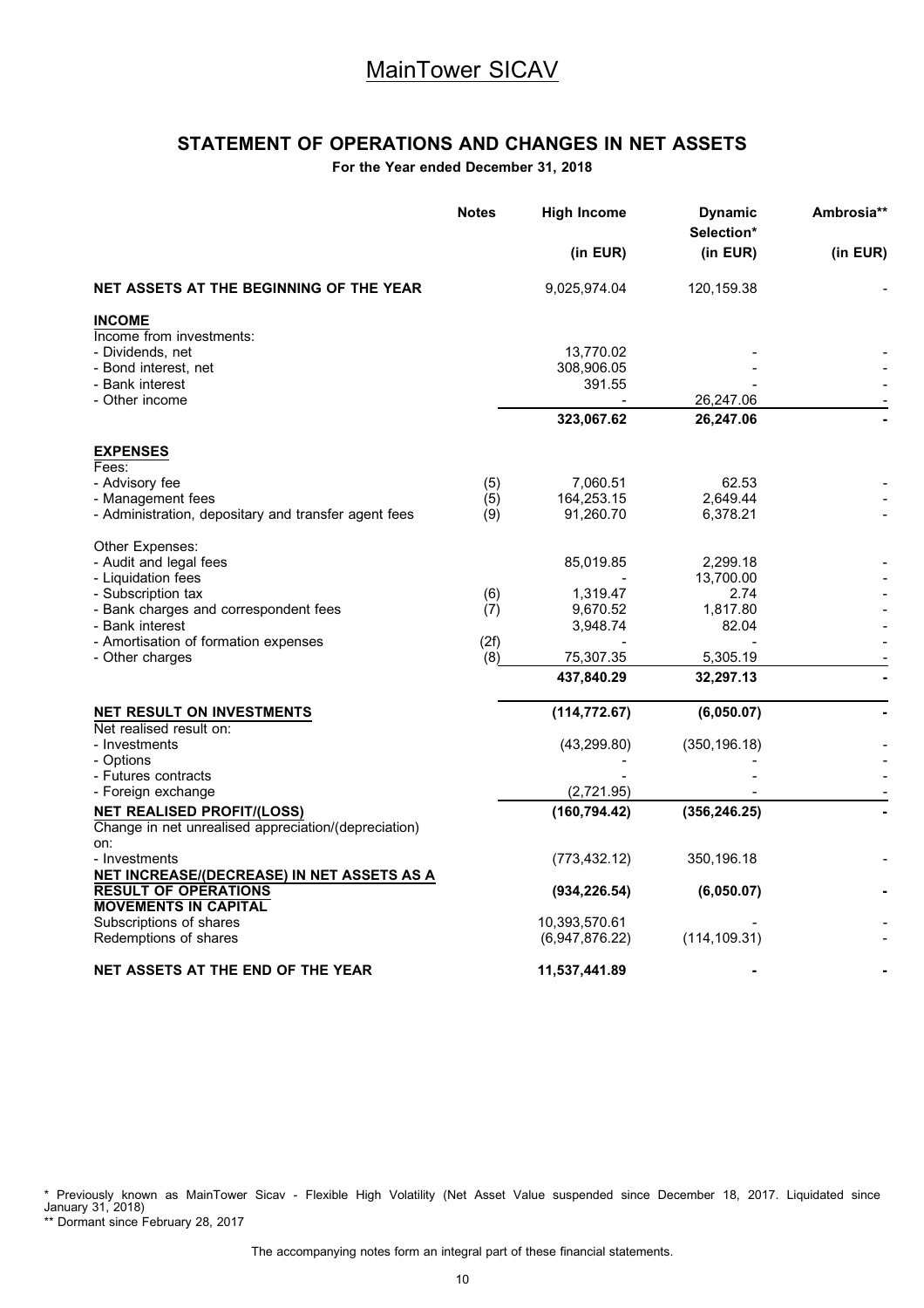# **STATEMENT OF OPERATIONS AND CHANGES IN NET ASSETS**

**For the Year ended December 31, 2018 (continued)**

|                                                                           | <b>Notes</b> | <b>Amaranto Italian</b><br><b>Market</b> | Force<br>Dynamique*        | <b>Combined</b>                  |
|---------------------------------------------------------------------------|--------------|------------------------------------------|----------------------------|----------------------------------|
|                                                                           |              | (in EUR)                                 | (in EUR)                   | (in EUR)                         |
| NET ASSETS AT THE BEGINNING OF THE YEAR                                   |              | 11,260,629.71                            | 685,818.02                 | 21,092,581.15                    |
| <b>INCOME</b>                                                             |              |                                          |                            |                                  |
| Income from investments:<br>- Dividends, net                              |              | 104,131.46                               | 10,595.89                  | 128,497.37                       |
| - Bond interest, net                                                      |              |                                          | 173.97                     | 309,080.02                       |
| - Bank interest                                                           |              | 233.28                                   | 35.61                      | 660.44                           |
| - Other income                                                            |              | 3.60<br>104,368.34                       | 10,805.47                  | 26,250.66<br>464,488.49          |
|                                                                           |              |                                          |                            |                                  |
| <b>EXPENSES</b><br>Fees:                                                  |              |                                          |                            |                                  |
| - Advisory fee                                                            | (5)          | 7,459.52                                 | 447.86                     | 15,030.42                        |
| - Management fees<br>- Administration, depositary and transfer agent fees | (5)<br>(9)   | 311,297.85<br>92,513.44                  | 15,970.00<br>26,898.57     | 494,170.44<br>217,050.92         |
|                                                                           |              |                                          |                            |                                  |
| Other Expenses:                                                           |              |                                          |                            |                                  |
| - Audit and legal fees                                                    |              | 84,520.95                                | 11,189.40                  | 183,029.38                       |
| - Liquidation fees<br>- Subscription tax                                  | (6)          | 5,075.63                                 | 13,700.00<br>135.03        | 27,400.00<br>6,532.87            |
| - Bank charges and correspondent fees                                     | (7)          | 18,850.74                                | 6,260.56                   | 36,599.62                        |
| - Bank interest                                                           |              | 9,934.62                                 | 246.61                     | 14,212.01                        |
| - Amortisation of formation expenses                                      | (2f)         | 11,744.81                                | 5,308.87                   | 17,053.68                        |
| - Other charges                                                           | (8)          | 69,214.76                                | 8,940.38                   | 158,767.68                       |
|                                                                           |              | 610,612.32                               | 89,097.28                  | 1,169,847.02                     |
| NET RESULT ON INVESTMENTS<br>Net realised result on:                      |              | (506, 243.98)                            | (78, 291.81)               | (705, 358.53)                    |
| - Investments                                                             |              | 1,221,764.03                             | (10,780.36)                | 817,487.69                       |
| - Options                                                                 |              |                                          | (4,305.34)                 | (4,305.34)                       |
| - Futures contracts                                                       |              |                                          | (11, 819.25)               | (11, 819.25)                     |
| - Foreign exchange                                                        |              | (2,541.97)                               | (600.36)                   | (5,864.28)                       |
| <b>NET REALISED PROFIT/(LOSS)</b>                                         |              | 712,978.08                               | (105, 797.12)              | 90,140.29                        |
| Change in net unrealised appreciation/(depreciation)<br>on:               |              |                                          |                            |                                  |
| - Investments                                                             |              | (1,810,293.54)                           | 2,799.37                   | (2,230,730.11)                   |
| NET INCREASE/(DECREASE) IN NET ASSETS AS A                                |              |                                          |                            |                                  |
| <b>RESULT OF OPERATIONS</b>                                               |              | (1,097,315.46)                           | (102, 997.75)              | (2, 140, 589.82)                 |
| <b>MOVEMENTS IN CAPITAL</b><br>Subscriptions of shares                    |              |                                          |                            |                                  |
| Redemptions of shares                                                     |              | 7,299,782.47<br>(3,689,384.64)           | 82,338.24<br>(650, 307.44) | 17,775,691.32<br>(11,401,677.61) |
|                                                                           |              |                                          |                            |                                  |
| NET ASSETS AT THE END OF THE YEAR                                         |              | 13,773,712.08                            | 14,851.07                  | 25,326,005.04                    |

\* Active until May 17, 2018, dormant since then, and reactivated on December 31, 2018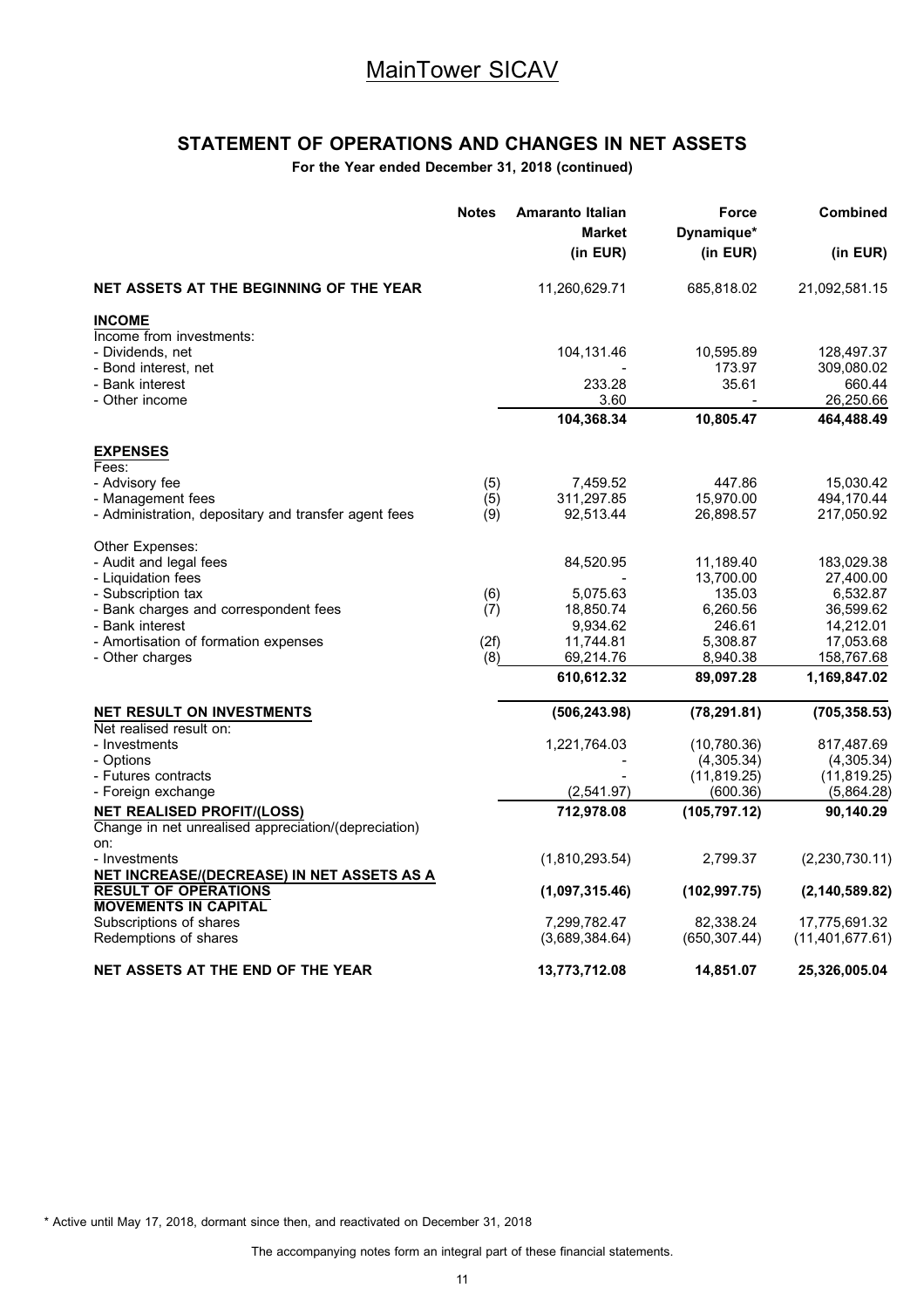### **STATISTICAL INFORMATION**

**as at December 31, 2018**

|                                            | <b>High Income</b> | <b>Dynamic</b><br>Selection* | Ambrosia**   | Amaranto<br><b>Italian Market</b> |
|--------------------------------------------|--------------------|------------------------------|--------------|-----------------------------------|
|                                            | (in EUR)           | (in EUR)                     | (in EUR)     | (in EUR)                          |
| <b>Total net assets</b>                    |                    |                              |              |                                   |
| - as at December 31, 2018                  | 11,537,441.89      |                              |              | 13,773,712.08                     |
| - as at December 31, 2017                  | 9,025,974.04       | 120,159.38                   |              | 11,260,629.71                     |
| - as at December 31, 2016                  |                    | 5,414,801.90                 | 7,140,709.21 | 2,946,223.86                      |
| Number of Class I shares outstanding       |                    |                              |              |                                   |
| - outstanding at the beginning of the year | 92,090.051         | 894.077                      |              | 38,419.875                        |
| - subscribed                               | 106,691.506        |                              |              | 41,727.283                        |
| - redeemed                                 | (72, 445.676)      | (894.077)                    |              | (21, 507.895)                     |
| - outstanding at the end of the year       | 126,335.881        |                              |              | 58,639.263                        |
| Net asset value per Class I share          |                    |                              |              |                                   |
| - as at December 31, 2018                  | 91.32              |                              |              | 76.98                             |
| - as at December 31, 2017                  | 98.01              | 94.11                        |              | 82.27                             |
| - as at December 31, 2016                  |                    |                              |              | 65.33                             |
| Number of Class A shares outstanding       |                    |                              |              |                                   |
| - outstanding at the beginning of the year |                    |                              |              | 99,318.132                        |
| - subscribed                               |                    |                              |              | 47,158.498                        |
| - redeemed                                 |                    |                              |              | (23,860.887)                      |
| - outstanding at the end of the year       |                    |                              |              | 122,615.743                       |
| Net asset value per Class A share          |                    |                              |              |                                   |
| - as at December 31, 2018                  |                    |                              |              | 75.52                             |
| - as at December 31, 2017                  |                    |                              |              | 81.55                             |
| - as at December 31, 2016                  |                    |                              | 93.65        | 65.40                             |
| Number of Class H shares outstanding       |                    |                              |              |                                   |
| - outstanding at the beginning of the year |                    | 469.539                      |              |                                   |
| - subscribed                               |                    |                              |              |                                   |
| - redeemed                                 |                    | (469.539)                    |              |                                   |
| - outstanding at the end of the year       |                    |                              |              |                                   |
| Net asset value per Class H share          |                    |                              |              |                                   |
| - as at December 31, 2018                  |                    |                              |              |                                   |
| - as at December 31, 2017                  |                    | 76.72                        |              |                                   |
| - as at December 31, 2016                  |                    | 76.31                        |              |                                   |

\* Previously known as MainTower Sicav - Flexible High Volatility (Net Asset Value suspended since December 18, 2017. Liquidated since January 31, 2018)

\*\* Dormant since February 28, 2017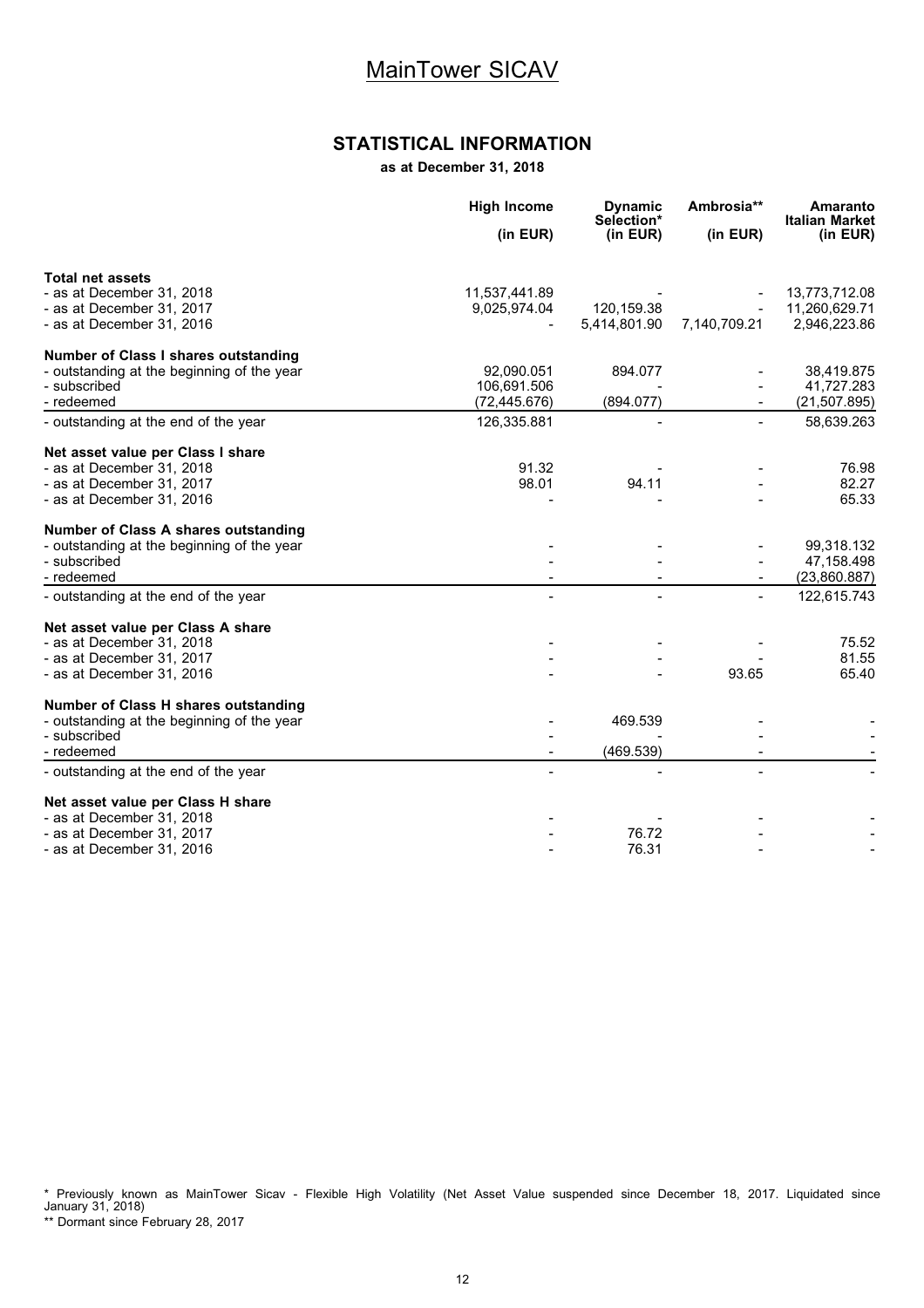# **STATISTICAL INFORMATION**

**as at December 31, 2018 (continued)**

|                                                                                                                          | Force<br>Dynamique*<br>(in EUR)      |
|--------------------------------------------------------------------------------------------------------------------------|--------------------------------------|
| Total net assets<br>- as at December 31, 2018<br>- as at December 31, 2017<br>- as at December 31, 2016                  | 14,851.07<br>685,818.02              |
| Number of Class I shares outstanding<br>- outstanding at the beginning of the year<br>- subscribed                       | 1,500.000                            |
| - redeemed<br>- outstanding at the end of the year                                                                       | (1,500.000)                          |
| Net asset value per Class I share<br>- as at December 31, 2018<br>- as at December 31, 2017<br>- as at December 31, 2016 | 87.07                                |
| Number of Class A shares outstanding<br>- outstanding at the beginning of the year<br>- subscribed<br>- redeemed         | 6,368.583<br>949.724<br>(7, 168.607) |
| - outstanding at the end of the year                                                                                     | 149.700                              |
| Net asset value per Class A share<br>- as at December 31, 2018<br>- as at December 31, 2017<br>- as at December 31, 2016 | 99.20<br>87.18                       |
| Number of Class H shares outstanding<br>- outstanding at the beginning of the year<br>- subscribed<br>- redeemed         |                                      |
| - outstanding at the end of the year                                                                                     |                                      |
| Net asset value per Class H share<br>- as at December 31, 2018<br>- as at December 31. 2017<br>- as at December 31, 2016 |                                      |

<sup>\*</sup> Active until May 17, 2018, dormant since then, and reactivated on December 31, 2018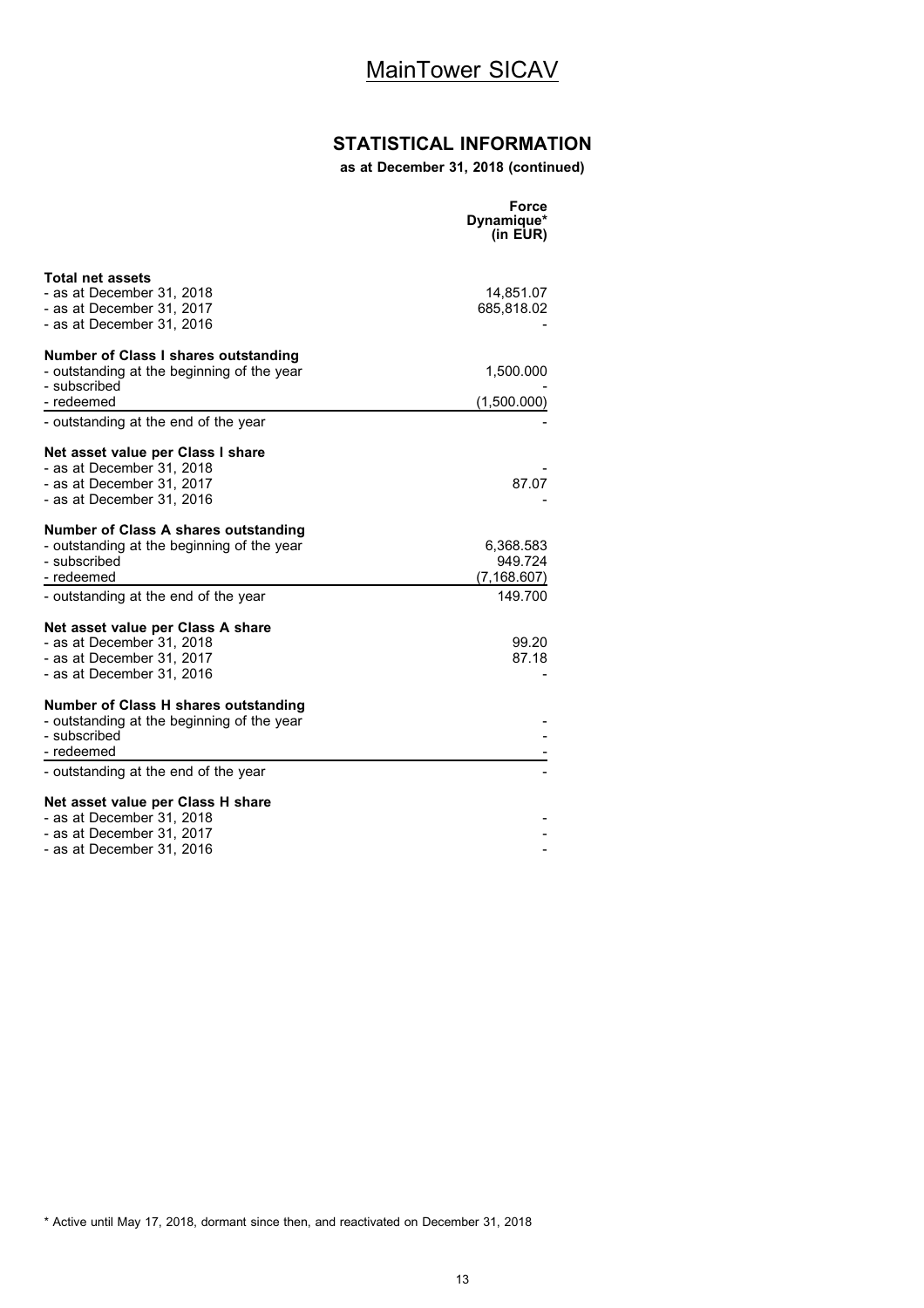### High Income

### **STATEMENT OF INVESTMENTS AND OTHER NET ASSETS**

as at December 31, 2018

(in EUR)

|                    | <b>Currency</b> | Quantity<br><b>Description</b> | Market<br>Cost | $\%$ of net |
|--------------------|-----------------|--------------------------------|----------------|-------------|
| ' Nominal<br>value |                 |                                |                | assets      |

#### **Transferable securities listed on an official stock exchange or on another regulated market**

### **Bonds**

#### **Automobile Industry**

| <b>EUR</b>       | 400,000                                 | VOLVO CAR A 2% 17-24.01.25                  | 405,530.49   | 374,078.71   | 3.24%  |
|------------------|-----------------------------------------|---------------------------------------------|--------------|--------------|--------|
|                  |                                         |                                             | 405,530.49   | 374,078.71   | 3.24%  |
|                  | <b>Banks and Financial Institutions</b> |                                             |              |              |        |
| <b>EUR</b>       | 400,000                                 | BANCA SELLA 5.5% 17-22.09.27                | 427,332.74   | 388,000.00   | 3.36%  |
| <b>EUR</b>       | 100,000                                 | BANCO POP 2.75% 15-27.07.20                 | 104,470.00   | 100,946.40   | 0.88%  |
| <b>EUR</b>       | 300,000                                 | BCA POP DER 5.125% 17-31.05.27              | 311,241.12   | 286,260.00   | 2.48%  |
| <b>EUR</b>       | 150,000                                 | BNPP 4.875% 05-PERP                         | 156,960.00   | 153,052.50   | 1.33%  |
| <b>EUR</b>       | 200,000                                 | CR VALTEL 4.7% 14-04.08.21                  | 194,677.84   | 179,836.04   | 1.56%  |
| <b>EUR</b>       | 600,000                                 | CRED EMIL 3.625% 17-10.07.27                | 628,832.88   | 577,272.00   | 5.00%  |
| <b>EUR</b>       | 200,000                                 | DT POSTBK FD TST I FRN 04-                  | 172,705.00   | 142,500.00   | 1.24%  |
| <b>EUR</b>       | 100,000                                 | ING GROUP FRN 03-PERP                       | 89,152.50    | 73,707.00    | 0.64%  |
| <b>EUR</b>       | 150,000                                 | <b>INTESA SAN FRN 06-29.11.20</b>           | 155,325.00   | 152,445.00   | 1.32%  |
| <b>EUR</b>       | 100,000                                 | <b>INTESA SAN FRN 15-30.06.22</b>           | 103,034.00   | 99,650.00    | 0.86%  |
| <b>EUR</b>       | 300,000                                 | MEDIOBANCA FRN 14-23.12.21                  | 299,935.20   | 288,543.21   | 2.50%  |
| <b>EUR</b>       | 250,000                                 | MEDIOBANCA FRN 15-10.09.25                  | 267,382.26   | 252,825.00   | 2.19%  |
| <b>EUR</b>       | 200,000                                 | UNICREDIT 5.375% 17-PERP                    | 200,040.00   | 167,729.20   | 1.45%  |
| <b>EUR</b>       | 400,000                                 | UNICREDIT 5.75% 13-28.10.25                 | 445,467.03   | 411,736.00   | 3.57%  |
|                  |                                         |                                             | 3,556,555.57 | 3,274,502.35 | 28.38% |
|                  |                                         | <b>Electronics and Electrical Equipment</b> |              |              |        |
| <b>EUR</b>       | 100,000                                 | NEXANS 3.25% 16-26.05.21                    | 107,242.88   | 102,249.05   | 0.89%  |
|                  |                                         |                                             | 107,242.88   | 102,249.05   | 0.89%  |
|                  | <b>Food and Distilleries</b>            |                                             |              |              |        |
| <b>EUR</b>       | 200,000                                 | DANONE 1.75% 17-PERP                        | 200,079.78   | 187,480.00   | 1.62%  |
|                  |                                         |                                             | 200,079.78   | 187,480.00   | 1.62%  |
|                  | <b>Holding and Financial Companies</b>  |                                             |              |              |        |
| <b>EUR</b>       | 300,000                                 | GAZ CAPITAL 3.389% 20.03.20                 | 315,465.90   | 309,846.00   | 2.69%  |
| <b>EUR</b>       | 70,000                                  | ROTHSCHILDS CONT. FRN 04-PERP               | 59,939.25    | 50,477.00    | 0.44%  |
| <b>EUR</b>       | 150,000                                 | SAIPEM FI 2.625% 17-07.01.25 REGS           | 149,599.45   | 140,175.00   | 1.21%  |
|                  |                                         |                                             | 525,004.60   | 500,498.00   | 4.34%  |
| <b>Insurance</b> |                                         |                                             |              |              |        |
| <b>EUR</b>       | 70,000                                  | AEGON NV FRN 04-(PERP)                      | 55,608.00    | 43,575.00    | 0.38%  |
| <b>EUR</b>       | 500,000                                 | ASSGEN 10.125% 12-10.07.42                  | 683,377.13   | 618,295.00   | 5.36%  |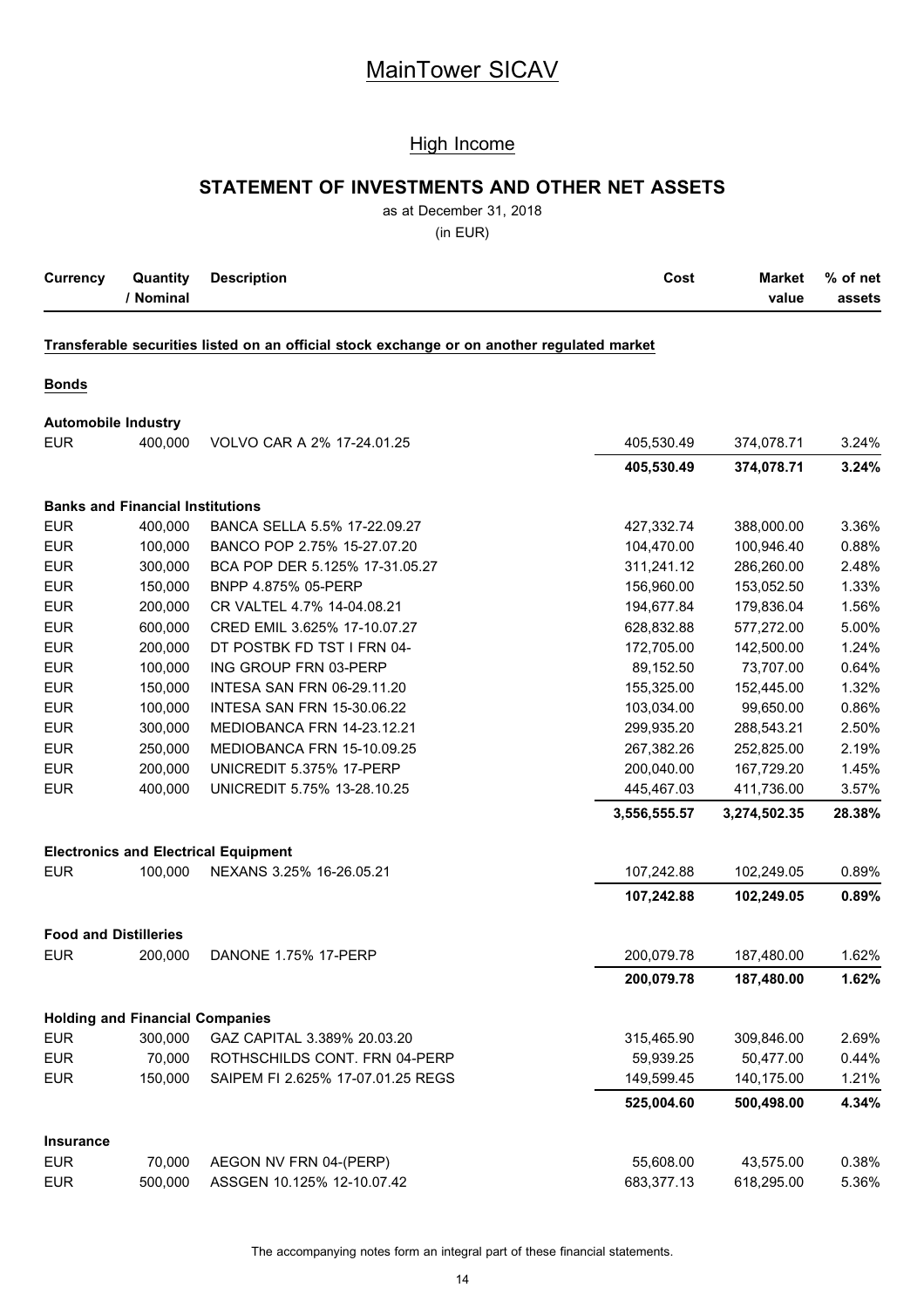### High Income

# **STATEMENT OF INVESTMENTS AND OTHER NET ASSETS (continued)**

as at December 31, 2018

(in EUR)

| <b>Currency</b>                      | Quantity<br>/ Nominal | <b>Description</b>                                                                 | Cost         | <b>Market</b><br>value | % of net<br>assets |
|--------------------------------------|-----------------------|------------------------------------------------------------------------------------|--------------|------------------------|--------------------|
| <b>EUR</b>                           | 70,000                | AXA-UAP FRN 04-                                                                    | 56,990.50    | 45,252.90              | 0.39%              |
| <b>EUR</b>                           | 200,000               | CATTOL ASS 4.25% 17-14.12.47                                                       | 203,746.67   | 174,297.20             | 1.51%              |
| <b>EUR</b>                           | 150,000               | CNP ASSURANCES FRN 04-PERP                                                         | 129,485.00   | 96,999.00              | 0.84%              |
| <b>EUR</b>                           | 300,000               | FONDIARIA 5.75% 14-PERP                                                            | 320,013.78   | 261,415.28             | 2.27%              |
| <b>EUR</b>                           | 400,000               | SANPAOLO VI 4.75% /FRN 14-PERP                                                     | 433,779.17   | 376,012.86             | 3.26%              |
|                                      |                       |                                                                                    | 1,883,000.25 | 1,615,847.24           | 14.01%             |
| <b>Internet Software</b>             |                       |                                                                                    |              |                        |                    |
| <b>EUR</b>                           | 200,000               | INTER GAME 4.75% 12-05.03.20                                                       | 216,021.61   | 208,000.00             | 1.80%              |
|                                      |                       |                                                                                    | 216,021.61   | 208,000.00             | 1.80%              |
| Leisure                              |                       |                                                                                    |              |                        |                    |
| <b>EUR</b>                           | 150,000               | BURGER KING 6% 17-01.05.24 REGS                                                    | 159,738.87   | 155,359.50             | 1.35%              |
|                                      |                       |                                                                                    | 159,738.87   | 155,359.50             | 1.35%              |
| <b>News Transmission</b>             |                       |                                                                                    |              |                        |                    |
| <b>USD</b>                           | 200,000               | ORANGE 2.75% 14-06.02.19                                                           | 167,136.57   | 174,788.58             | 1.51%              |
|                                      |                       |                                                                                    | 167,136.57   | 174,788.58             | 1.51%              |
| <b>Other Services</b><br><b>EUR</b>  | 300,000               |                                                                                    |              |                        |                    |
|                                      |                       | BRIGHT FOOD 1.125% 17-18.07.20                                                     | 302,981.15   | 299,955.00             | 2.60%              |
|                                      |                       |                                                                                    | 302,981.15   | 299,955.00             | 2.60%              |
| <b>Public Services</b><br><b>EUR</b> | 200,000               | SNAM FRN 17-21.02.22                                                               | 203,640.36   | 195,528.00             | 1.69%              |
|                                      |                       |                                                                                    | 203,640.36   | 195,528.00             | 1.69%              |
| Retail                               |                       |                                                                                    |              |                        |                    |
| <b>EUR</b>                           | 500.000               | ESSELNG 1.875% 17-25.10.27 REGS                                                    | 505,660.57   | 475,150.00             | 4.12%              |
|                                      |                       |                                                                                    | 505,660.57   | 475,150.00             | 4.12%              |
|                                      |                       | <b>States, Provinces, and Municipalities</b>                                       |              |                        |                    |
| <b>EUR</b>                           | 450,557               | FRANCE 3.25% 10-25.10.21 OAT                                                       | 512,502.17   | 497,049.98             | 4.31%              |
|                                      |                       |                                                                                    | 512,502.17   | 497,049.98             | 4.31%              |
| Supranational                        |                       |                                                                                    |              |                        |                    |
| <b>USD</b>                           | 500,000               | IBRD 2.25% 17-22.05.27                                                             | 404,717.45   | 410,618.28             | 3.56%              |
|                                      |                       |                                                                                    | 404,717.45   | 410,618.28             | 3.56%              |
| <b>Total - Bonds</b>                 |                       |                                                                                    | 9,149,812.32 | 8,471,104.69           | 73.42%             |
|                                      |                       | Total - Transferable securities listed on an official stock exchange or on another |              |                        |                    |
| regulated market                     |                       |                                                                                    | 9,149,812.32 | 8,471,104.69           | 73.42%             |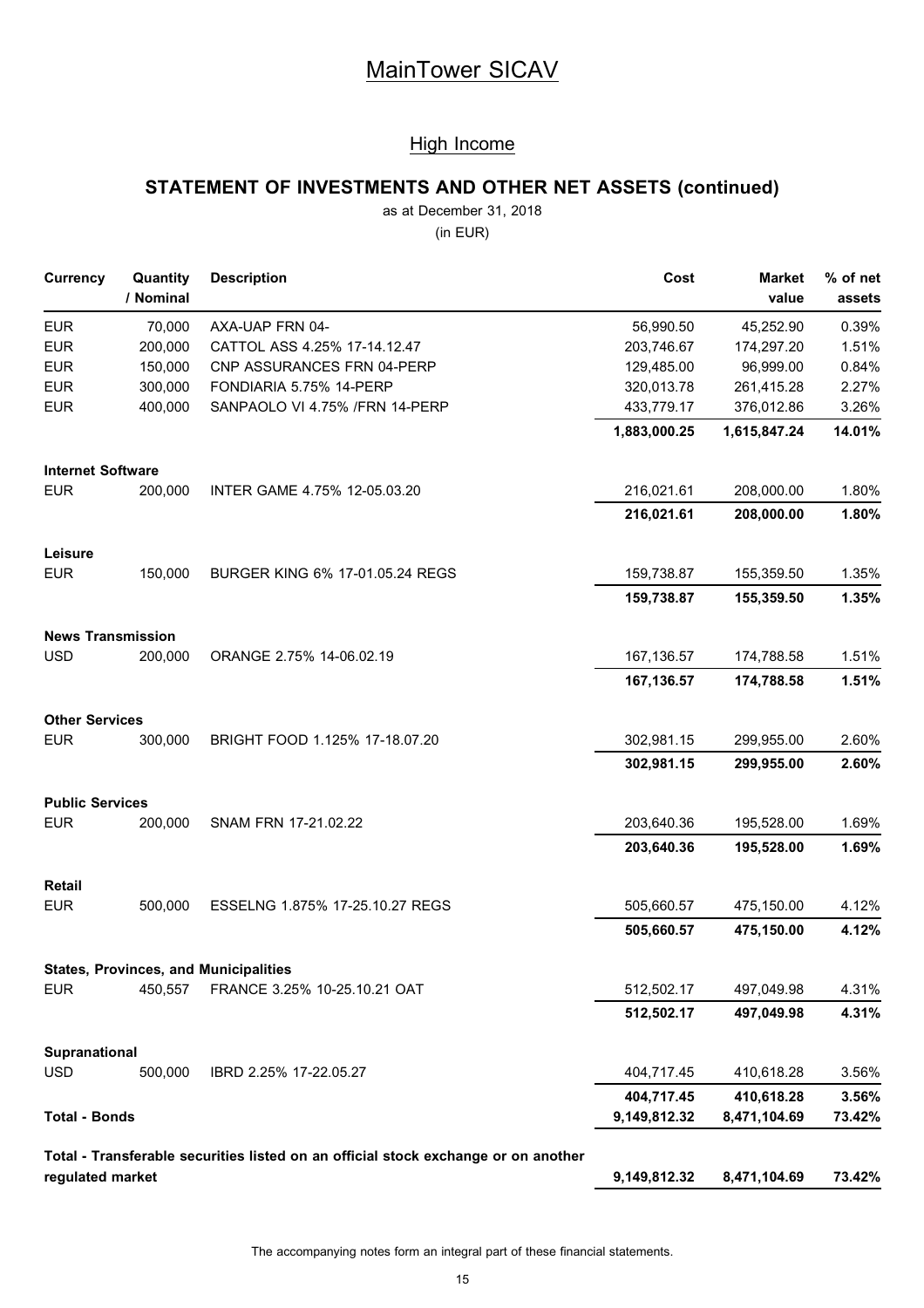### High Income

# **STATEMENT OF INVESTMENTS AND OTHER NET ASSETS (continued)**

as at December 31, 2018

(in EUR)

| Currency                | Quantity<br>/ Nominal           | <b>Description</b>                    | Cost          | <b>Market</b><br>value | % of net<br>assets |
|-------------------------|---------------------------------|---------------------------------------|---------------|------------------------|--------------------|
| <b>Investment Funds</b> |                                 |                                       |               |                        |                    |
| <b>EUR</b>              | 971                             | ALGEBRIS FINANCIAL CR -I EUR-         | 151,286.41    | 141,373.19             | 1.23%              |
| <b>EUR</b>              | 750                             | AXA IM /US SH DUR. H.Y -I- EUR /CAP   | 115,404.54    | 112,059.28             | 0.97%              |
| <b>EUR</b>              | 2,699                           | CANDR LG SHT CRED -R- EUR CAP         | 279,297.87    | 276,665.40             | 2.40%              |
| <b>EUR</b>              | 31,581                          | GAM STAR CR OPP(EUR) -I- EUR /CAP     | 496,452.62    | 445,741.54             | 3.86%              |
| <b>EUR</b>              | 3.022                           | L UC ETF 10Y US ACT -C- USD /CAP      | 214,947.91    | 225,108.78             | 1.95%              |
| <b>EUR</b>              | 5.959                           | LYXOR ETF DLY DBL SHORT BUND          | 215,388.30    | 194,835.46             | 1.69%              |
| <b>EUR</b>              | 1,965                           | MUZ SHORTDUR UNITS -A- HDG EUR        | 240,323.73    | 234,551.27             | 2.03%              |
| <b>EUR</b>              | 10.400                          | SPDR S&P EURO DIV ARIST /DIS          | 231,067.63    | 214,292.00             | 1.86%              |
| <b>EUR</b>              | 5,734                           | SPDR S&P US DIV ETF /DIS              | 234,248.82    | 246,303.97             | 2.13%              |
| <b>EUR</b>              | 32,888                          | THR LUX CR OPP -8E- EUR /CAP          | 331,466.44    | 321,975.28             | 2.79%              |
| <b>EUR</b>              | 8.750                           | UBS E JPMUEDB15 - A- ACC - CAP        | 103,126.54    | 100,060.63             | 0.87%              |
| <b>EUR</b>              | 29,411                          | UBS ETF BBUSEMS SHS HDG EUR A- ACC -C | 363,240.15    | 343,226.37             | 2.98%              |
|                         | <b>Total - Investment Funds</b> |                                       | 2,976,250.96  | 2,856,193.17           | 24.76%             |
|                         |                                 | <b>Total Investments</b>              | 12,126,063.28 | 11,327,297.86          | 98.18%             |
|                         |                                 | <b>Other Net Assets</b>               |               | 210,144.03             | 1.82%              |
|                         |                                 | <b>Total Net Assets</b>               |               | 11,537,441.89          | 100.00%            |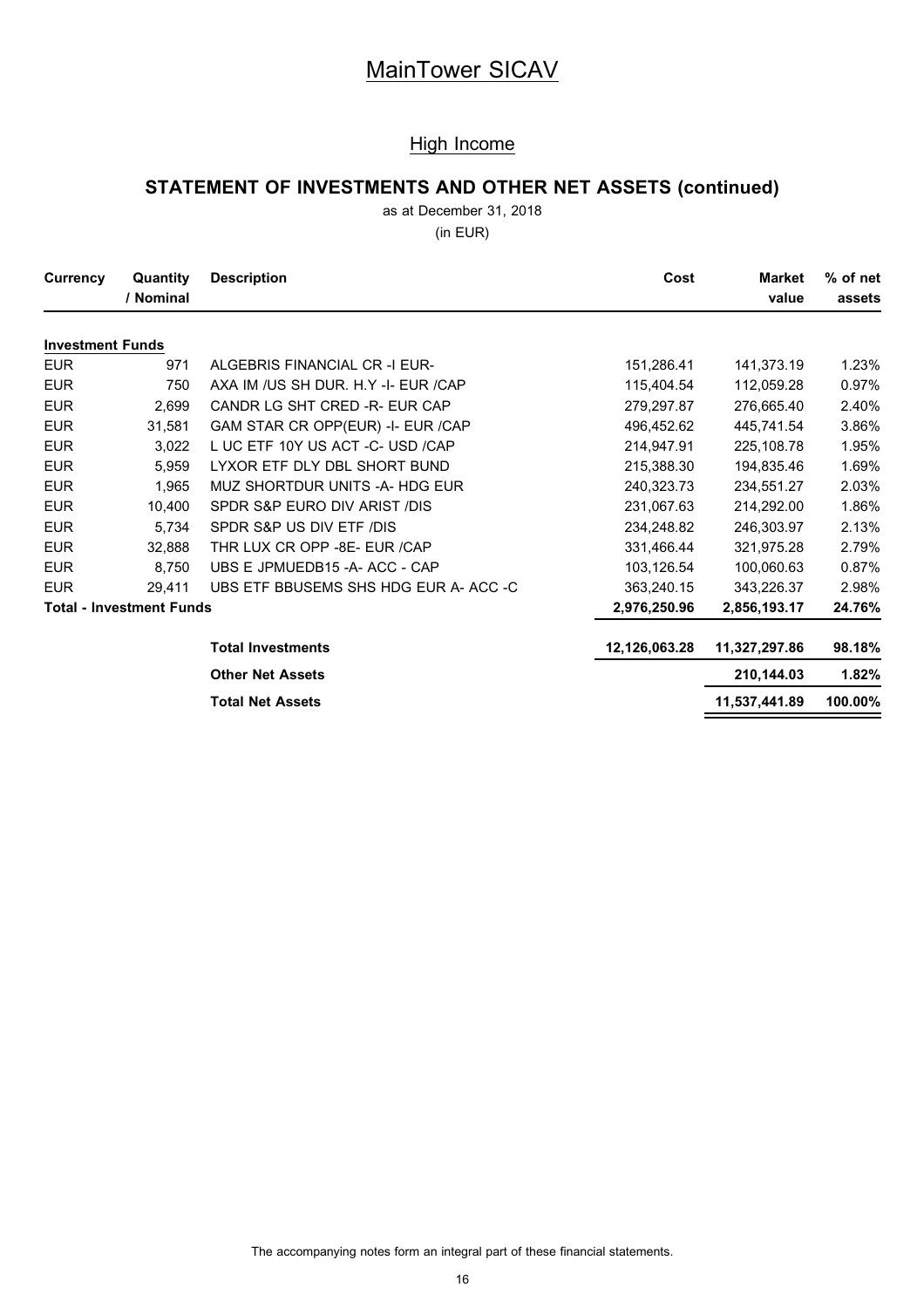# **High Income**

# **GEOGRAPHICAL CLASSIFICATION OF INVESTMENTS**

as at December 31, 2018

(by Country of incorporation - in percentage of net assets)

| Italy                    | 43.38% |
|--------------------------|--------|
| France                   | 18.28% |
| Ireland                  | 11.11% |
| Luxembourg               | 10.30% |
| United States of America | 4.80%  |
| Sweden                   | 3.24%  |
| Singapore                | 2.60%  |
| <b>Netherlands</b>       | 2.23%  |
| <b>Great Britain</b>     | 1.80%  |
| Guernsey                 | 0.44%  |
| <b>TOTAL</b>             | 98.18% |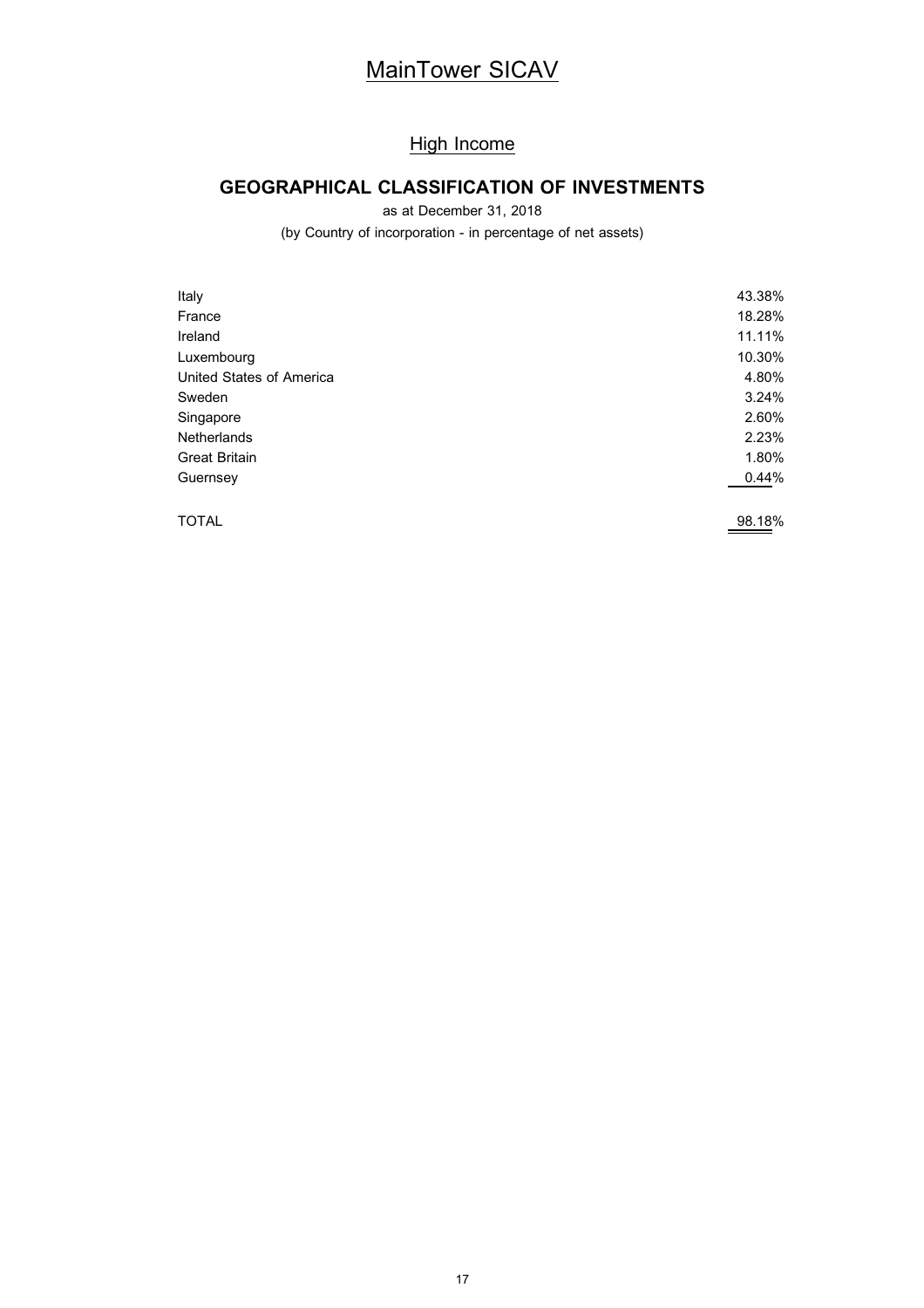# High Income

# **INDUSTRIAL CLASSIFICATION OF INVESTMENTS**

as at December 31, 2018

(in percentage of net assets)

| <b>Banks and Financial Institutions</b> | 28.38% |
|-----------------------------------------|--------|
| Investment Funds                        | 24.76% |
| Insurance                               | 14.01% |
| Holding and Financial Companies         | 4.34%  |
| States, Provinces, and Municipalities   | 4.31%  |
| Retail                                  | 4.12%  |
| Supranational                           | 3.56%  |
| Automobile Industry                     | 3.24%  |
| <b>Other Services</b>                   | 2.60%  |
| Internet Software                       | 1.80%  |
| <b>Public Services</b>                  | 1.69%  |
| <b>Food and Distilleries</b>            | 1.62%  |
| News Transmission                       | 1.51%  |
| Leisure                                 | 1.35%  |
| Electronics and Electrical Equipment    | 0.89%  |
|                                         |        |

TOTAL 98.18%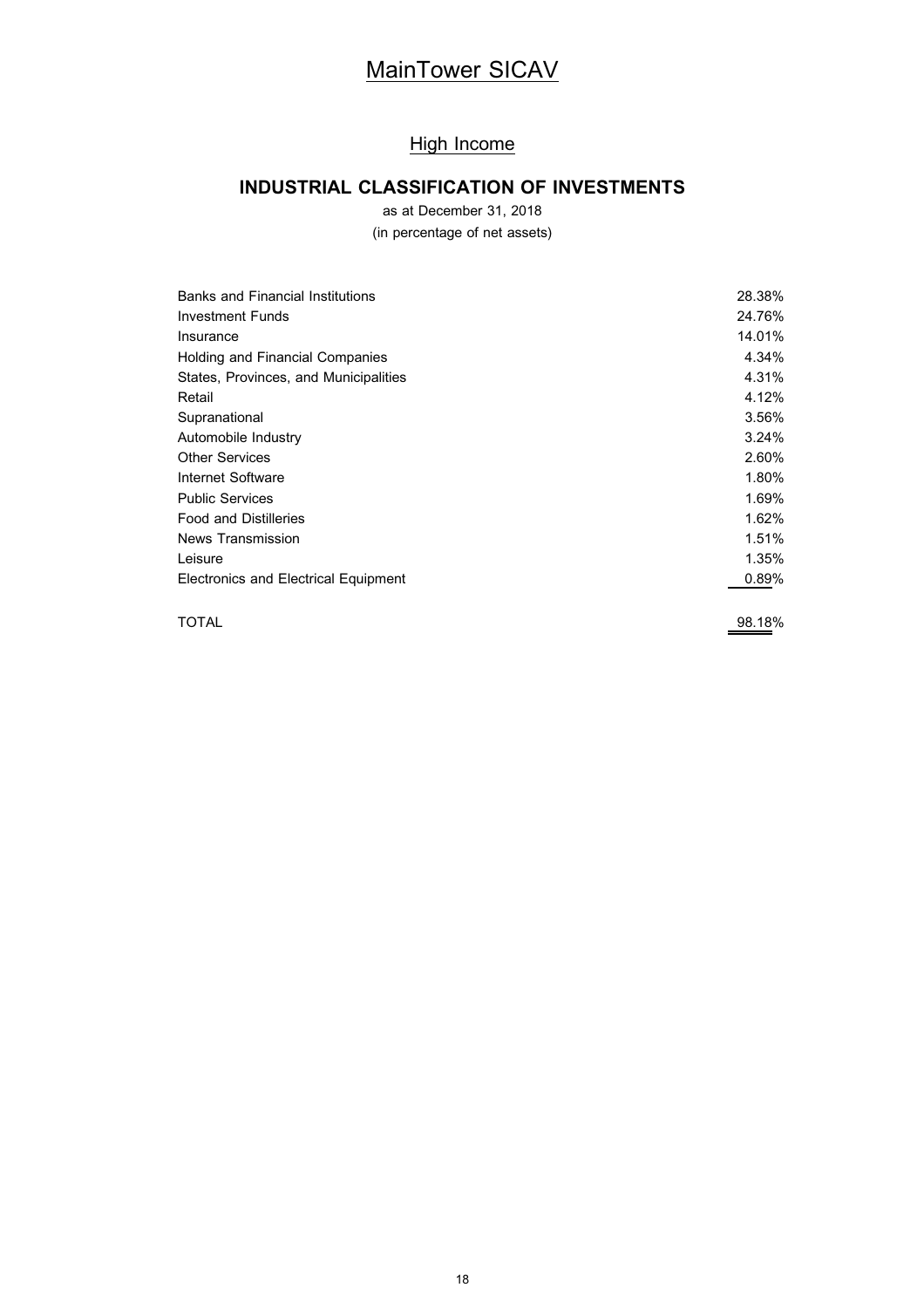### Amaranto Italian Market

### **STATEMENT OF INVESTMENTS AND OTHER NET ASSETS**

as at December 31, 2018

(in EUR)

| <b>Currency</b>            | Quantity<br>/ Nominal                  | <b>Description</b>                                                                          | Cost         | <b>Market</b><br>value | % of net<br>assets |
|----------------------------|----------------------------------------|---------------------------------------------------------------------------------------------|--------------|------------------------|--------------------|
|                            |                                        | Transferable securities listed on an official stock exchange or on another regulated market |              |                        |                    |
| <b>Equities</b>            |                                        |                                                                                             |              |                        |                    |
| <b>Automobile Industry</b> |                                        |                                                                                             |              |                        |                    |
| <b>EUR</b>                 | 10,000                                 | ASKOLL EVA S.P.A.                                                                           | 35,000.00    | 31,600.00              | 0.23%              |
|                            |                                        |                                                                                             | 35,000.00    | 31,600.00              | 0.23%              |
|                            | <b>Construction, Building Material</b> |                                                                                             |              |                        |                    |
| <b>EUR</b>                 | 416,000                                | <b>SCIUKER FRAMES SPA</b>                                                                   | 541,089.26   | 321,984.00             | 2.34%              |
|                            |                                        |                                                                                             | 541,089.26   | 321,984.00             | 2.34%              |
| <b>Consumer Goods</b>      |                                        |                                                                                             |              |                        |                    |
| <b>EUR</b>                 | 68,000                                 | I.L.L.A. S.P.A.                                                                             | 182,240.00   | 115,600.00             | 0.84%              |
| <b>EUR</b>                 | 36,800                                 | SITI - B&T GROUP SPA                                                                        | 274,556.51   | 147,200.00             | 1.07%              |
|                            |                                        |                                                                                             | 456,796.51   | 262,800.00             | 1.91%              |
|                            | <b>Electronic Semiconductor</b>        |                                                                                             |              |                        |                    |
| <b>EUR</b>                 | 105,500                                | ESAUTOMOTION S.P.A.                                                                         | 378,040.79   | 329,687.50             | 2.39%              |
|                            |                                        |                                                                                             | 378,040.79   | 329,687.50             | 2.39%              |
|                            |                                        | <b>Forest Products and Paper Industry</b>                                                   |              |                        |                    |
| <b>EUR</b>                 | 67,500                                 | NEODECORTECH S.P.A.                                                                         | 267,606.23   | 222,075.00             | 1.61%              |
|                            |                                        |                                                                                             | 267,606.23   | 222,075.00             | 1.61%              |
|                            | <b>Graphic Art, Publishing</b>         |                                                                                             |              |                        |                    |
| <b>EUR</b>                 | 38,000                                 | <b>FINLOGIC SPA</b>                                                                         | 166,884.05   | 201,400.00             | 1.46%              |
|                            |                                        |                                                                                             | 166,884.05   | 201,400.00             | 1.46%              |
|                            |                                        | <b>Healthcare Education &amp; Social Services</b>                                           |              |                        |                    |
| <b>EUR</b>                 | 55,300                                 | HEALTH ITALIA SPA                                                                           | 246,501.67   | 334,012.00             | 2.43%              |
|                            |                                        |                                                                                             | 246,501.67   | 334,012.00             | 2.43%              |
|                            | <b>Holding and Financial Companies</b> |                                                                                             |              |                        |                    |
| <b>EUR</b>                 | 602                                    | 4AIM SICAF SPA                                                                              | 292,972.85   | 293,776.00             | 2.13%              |
| <b>EUR</b>                 | 16,200                                 | AMBROMOBILIARE SPA                                                                          | 39,961.82    | 62,370.00              | 0.45%              |
| <b>EUR</b>                 | 31,970                                 | AZIMUT HOLDING SPA                                                                          | 493,682.55   | 304,801.98             | 2.21%              |
| <b>EUR</b>                 | 50,000                                 | CAPITAL FOR PROGRESS 2 S.P.A.                                                               | 497,748.75   | 467,500.00             | 3.40%              |
| <b>EUR</b>                 | 118,600                                | CIRCLE S.P.A.                                                                               | 284,983.72   | 302,430.00             | 2.20%              |
| <b>EUR</b>                 | 31,200                                 | DBA GROUP S.P.A.                                                                            | 124,800.00   | 80,184.00              | 0.58%              |
| <b>EUR</b>                 | 75,075                                 | IGEA PHARMA N.V.                                                                            | 250,199.75   | 250,199.75             | 1.82%              |
| <b>EUR</b>                 | 6,960                                  | S.C.M. SIM                                                                                  | 73,706.40    | 49,764.00              | 0.36%              |
|                            |                                        |                                                                                             | 2,058,055.84 | 1,811,025.73           | 13.15%             |

The accompanying notes form an integral part of these financial statements.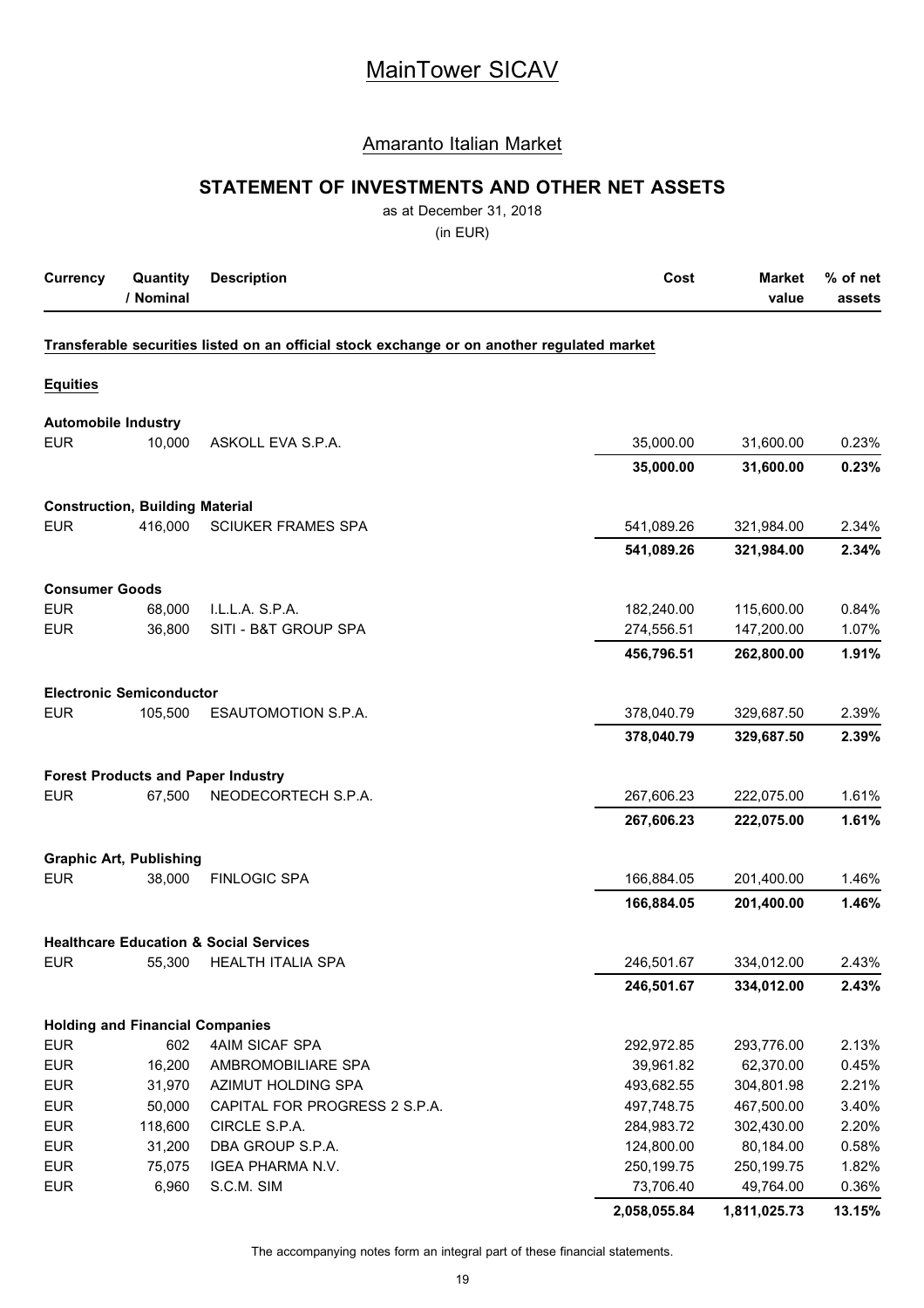### Amaranto Italian Market

# **STATEMENT OF INVESTMENTS AND OTHER NET ASSETS (continued)**

as at December 31, 2018

(in EUR)

| <b>Currency</b>          | Quantity<br>/ Nominal                | <b>Description</b>      | Cost         | <b>Market</b><br>value | % of net<br>assets |
|--------------------------|--------------------------------------|-------------------------|--------------|------------------------|--------------------|
| <b>Insurance</b>         |                                      |                         |              |                        |                    |
| <b>EUR</b>               | 81,750                               | ASSITECA SPA            | 172,746.78   | 184,755.00             | 1.34%              |
| <b>EUR</b>               | 8,925                                | NET INSURANCE SPA       | 42,244.80    | 37,485.00              | 0.27%              |
|                          |                                      |                         | 214,991.58   | 222,240.00             | 1.61%              |
| <b>Internet Software</b> |                                      |                         |              |                        |                    |
| <b>EUR</b>               | 184,000                              | DIGITAL360 S.P.A.       | 245,019.61   | 218,960.00             | 1.59%              |
| <b>EUR</b>               | 301,740                              | PRISMI S.P.A.           | 568,978.29   | 739,263.00             | 5.36%              |
| <b>EUR</b>               | 122,000                              | T.P.S.                  | 487,941.33   | 461,160.00             | 3.35%              |
| <b>EUR</b>               | 132,790                              | <b>VETRYA SPA</b>       | 922,519.82   | 630,752.50             | 4.58%              |
|                          |                                      |                         | 2,224,459.05 | 2,050,135.50           | 14.88%             |
| Leisure                  |                                      |                         |              |                        |                    |
| <b>EUR</b>               | 222,500                              | CASTA DIVA GROUP S.P.A. | 424,096.64   | 199,360.00             | 1.45%              |
|                          |                                      |                         | 424,096.64   | 199,360.00             | 1.45%              |
|                          | <b>Mechanics, Machinery</b>          |                         |              |                        |                    |
| <b>EUR</b>               | 400                                  | <b>FERVI SPA</b>        | 6,202.17     | 4,880.00               | 0.03%              |
| <b>EUR</b>               | 135,625                              | GEL S.P.A.              | 352,801.31   | 176,312.50             | 1.28%              |
| <b>EUR</b>               | 34,000                               | S.M.R.E. SPA            | 236,887.83   | 207,400.00             | 1.51%              |
|                          |                                      |                         | 595,891.31   | 388,592.50             | 2.82%              |
| <b>Miscellaneous</b>     |                                      |                         |              |                        |                    |
| <b>EUR</b>               | 29,011                               | <b>BORGOSESIA SPA</b>   | 0.00         | 17,116.49              | 0.12%              |
| <b>EUR</b>               | 25,800                               | LEONE FILM GROUP SPA    | 77,227.13    | 121,260.00             | 0.88%              |
| <b>EUR</b>               | 87,200                               | NOTORIOUS PICTURES SPA  | 97,032.74    | 279,040.00             | 2.03%              |
|                          |                                      |                         | 174,259.87   | 417,416.49             | 3.03%              |
| <b>News Transmission</b> |                                      |                         |              |                        |                    |
| <b>EUR</b>               | 25,000                               | PRYSMIAN SPA            | 546,900.65   | 421,750.00             | 3.06%              |
|                          |                                      |                         | 546,900.65   | 421,750.00             | 3.06%              |
| <b>Other Services</b>    |                                      |                         |              |                        |                    |
| <b>EUR</b>               | 39,780                               | MAILUP S.P.A.           | 91,494.00    | 92,289.60              | 0.67%              |
| <b>EUR</b>               | 250,000                              | SEC S.P.A.              | 271,250.00   | 271,250.00             | 1.97%              |
| <b>EUR</b>               | 264,750                              | SG COMPANY S.P.A.       | 537,359.67   | 597,143.63             | 4.34%              |
|                          |                                      |                         | 900,103.67   | 960,683.23             | 6.98%              |
|                          | <b>Pharmaceuticals and Cosmetics</b> |                         |              |                        |                    |
| <b>EUR</b>               | 41,000                               | KOLINPHARMA S.P.A.      | 287,287.00   | 258,792.00             | 1.88%              |
| <b>EUR</b>               | 1,552,795                            | PIERREL SPA             | 250,175.00   | 225, 155. 28           | 1.63%              |
|                          |                                      |                         | 537,462.00   | 483,947.28             | 3.51%              |

The accompanying notes form an integral part of these financial statements.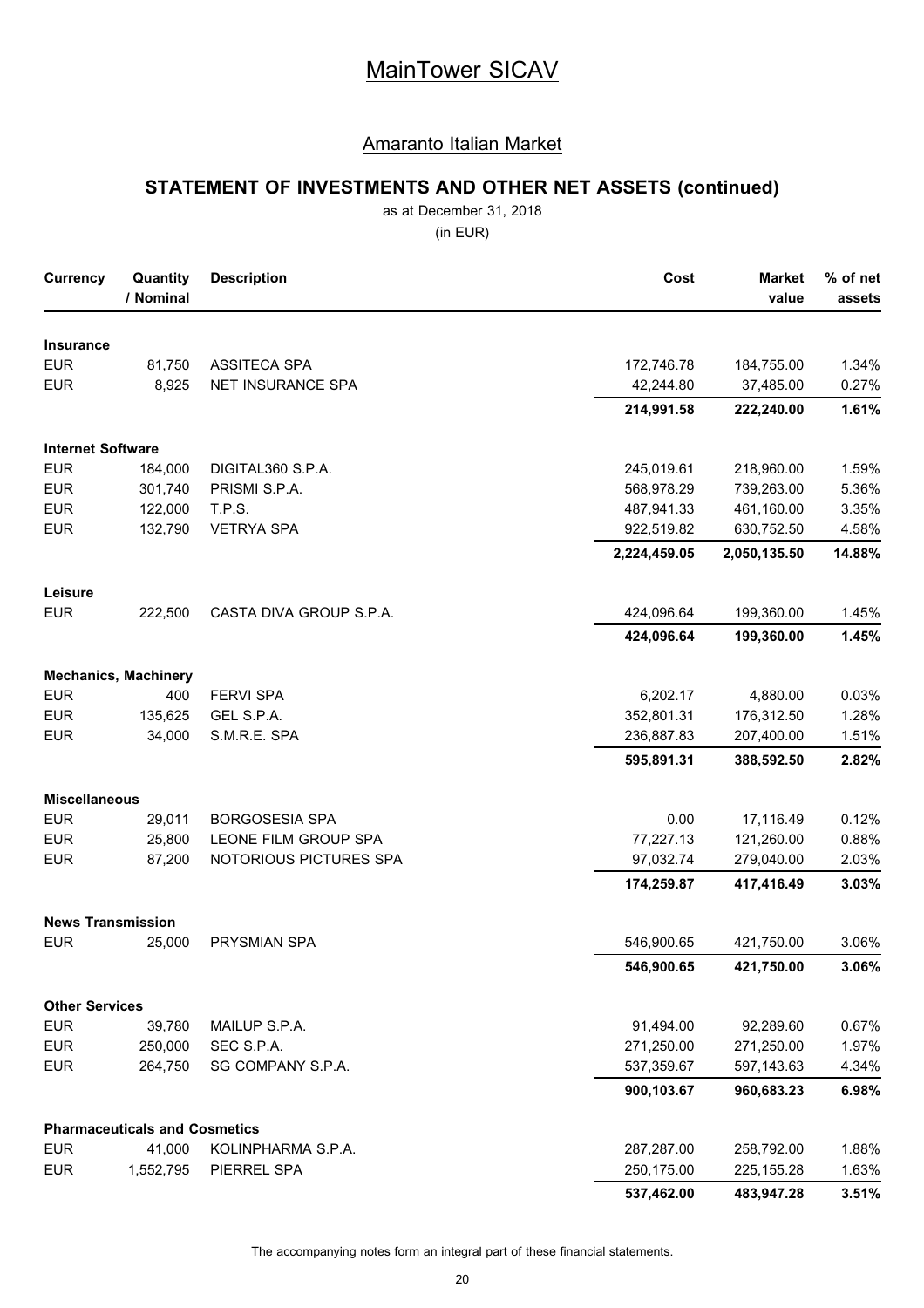### Amaranto Italian Market

# **STATEMENT OF INVESTMENTS AND OTHER NET ASSETS (continued)**

as at December 31, 2018

(in EUR)

| <b>Currency</b>            | Quantity<br>/ Nominal                  | <b>Description</b>               | Cost          | <b>Market</b><br>value | % of net<br>assets |
|----------------------------|----------------------------------------|----------------------------------|---------------|------------------------|--------------------|
|                            | <b>Photography and Optics</b>          |                                  |               |                        |                    |
| <b>EUR</b>                 | 94,400                                 | LUCISANO MEDIA GROUP SPA         | 183,359.47    | 150,096.00             | 1.09%              |
|                            |                                        |                                  | 183,359.47    | 150,096.00             | 1.09%              |
| <b>Public Services</b>     |                                        |                                  |               |                        |                    |
| <b>EUR</b>                 | 5,076,000                              | <b>AGATOS SPA</b>                | 527,757.41    | 649,728.00             | 4.72%              |
| <b>EUR</b>                 | 21,750                                 | ELETTRA INVESTIMENTI SPA         | 138,727.70    | 202,275.00             | 1.47%              |
| <b>EUR</b>                 | 200,314                                | <b>ENERTRONICA SPA</b>           | 654,686.61    | 280,439.60             | 2.03%              |
| <b>EUR</b>                 | 261,500                                | PLT ENERGIA SPA                  | 729,544.83    | 674,670.00             | 4.90%              |
|                            |                                        |                                  | 2,050,716.55  | 1,807,112.60           | 13.12%             |
|                            | <b>Real Estate Companies</b>           |                                  |               |                        |                    |
| <b>EUR</b>                 | 664,500                                | CDR ADVANCE CAP AZ. - A-         | 651,773.53    | 422,622.00             | 3.07%              |
|                            |                                        |                                  | 651,773.53    | 422,622.00             | 3.07%              |
| Retail                     |                                        |                                  |               |                        |                    |
| <b>EUR</b>                 | 16,800                                 | PORTOBELLO S.P.A.                | 54,638.22     | 81,312.00              | 0.59%              |
|                            |                                        |                                  | 54,638.22     | 81,312.00              | 0.59%              |
| <b>Transportation</b>      |                                        |                                  |               |                        |                    |
| <b>EUR</b>                 | 120,000                                | PORTALE SARDEGNA S.P.A.          | 383,995.08    | 360,000.00             | 2.61%              |
| <b>EUR</b>                 | 54,750                                 | SOSTRAVEL. COM S.P.A.            | 306,906.60    | 165,892.50             | 1.21%              |
|                            |                                        |                                  | 690,901.68    | 525,892.50             | 3.82%              |
| <b>Total - Equities</b>    |                                        |                                  | 13,399,528.57 | 11,645,744.33          | 84.55%             |
| <b>Warrants</b>            |                                        |                                  |               |                        |                    |
| <b>Automobile Industry</b> |                                        |                                  |               |                        |                    |
| <b>EUR</b>                 | 35,000                                 | ASKOLL EVA 16.07.21 CW           | 0.00          | 17,500.00              | 0.13%              |
| <b>EUR</b>                 | 23,250                                 | <b>ENERGICA 15.10.18 CW /EMC</b> | 0.00          | 20,343.75              | 0.15%              |
|                            |                                        |                                  | 0.00          | 37,843.75              | 0.28%              |
|                            | <b>Construction, Building Material</b> |                                  |               |                        |                    |
| <b>EUR</b>                 | 300,000                                | SCIUJER 31.05.21 CW /SCK         | 0.00          | 30,000.00              | 0.22%              |
|                            |                                        |                                  | 0.00          | 30,000.00              | 0.22%              |
| <b>Consumer Goods</b>      |                                        |                                  |               |                        |                    |
| <b>EUR</b>                 | 30,000                                 | <b>CULTI MIL 29.05.20 CW</b>     | 0.03          | 9,900.00               | 0.07%              |
| <b>EUR</b>                 | 33,333                                 | ILLA SPA 15.10.20 CW /ILLA       | 0.00          | 4,889.95               | 0.03%              |
| <b>EUR</b>                 | 15,560                                 | SITI - B&T 10.03.21 CW /SITI     | 56,099.83     | 76,710.80              | 0.56%              |
|                            |                                        |                                  | 56,099.86     | 91,500.75              | 0.66%              |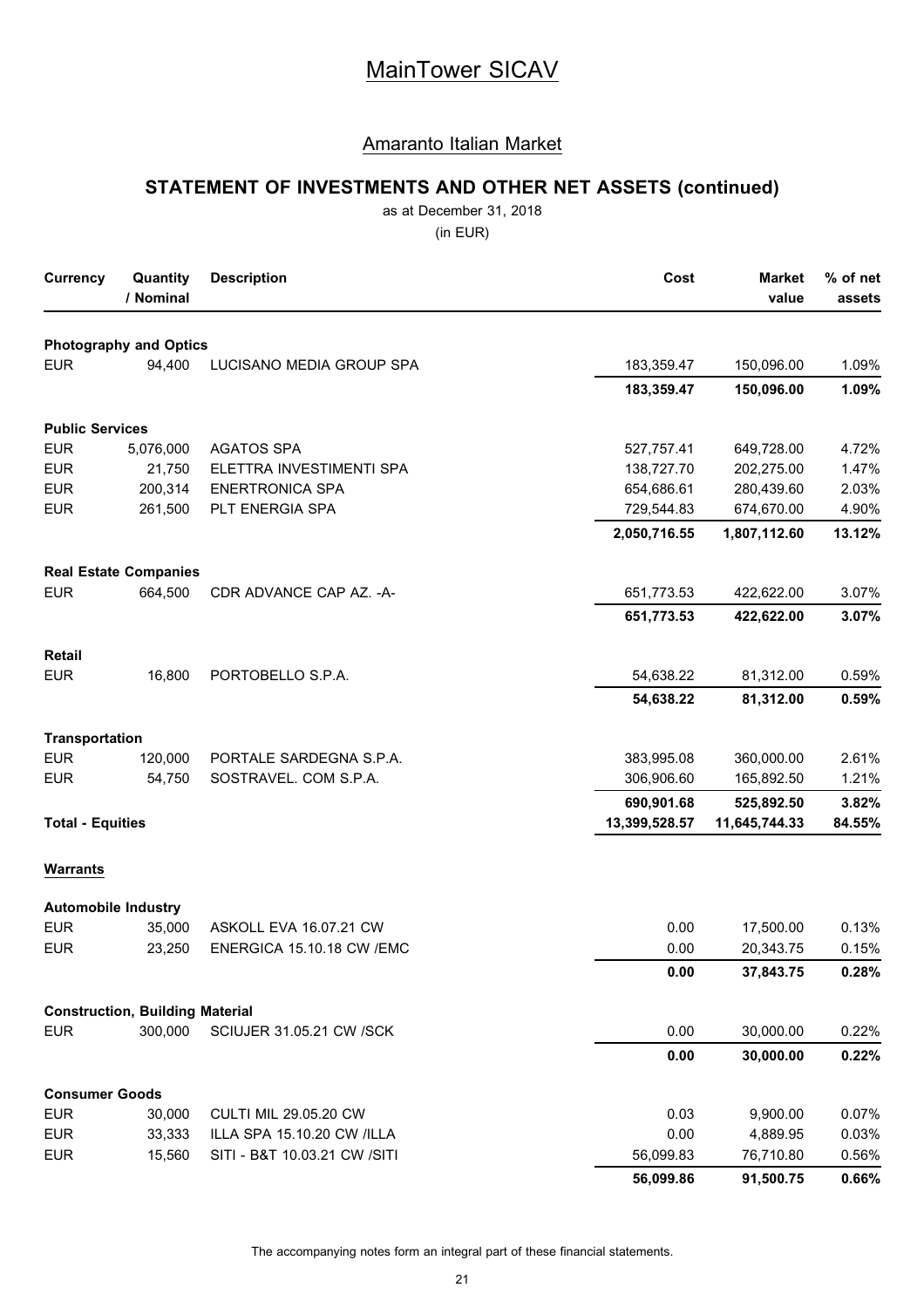### Amaranto Italian Market

# **STATEMENT OF INVESTMENTS AND OTHER NET ASSETS (continued)**

as at December 31, 2018

(in EUR)

| <b>Currency</b>          | Quantity<br>/ Nominal                  | <b>Description</b>                                                                 | Cost          | <b>Market</b><br>value | % of net<br>assets |
|--------------------------|----------------------------------------|------------------------------------------------------------------------------------|---------------|------------------------|--------------------|
|                          |                                        | <b>Forest Products and Paper Industry</b>                                          |               |                        |                    |
| <b>EUR</b>               | 67,500                                 | NEOD 30.12.20 CW                                                                   | 0.00          | 3,537.00               | 0.03%              |
|                          |                                        |                                                                                    | 0.00          | 3,537.00               | 0.03%              |
|                          | <b>Graphic Art, Publishing</b>         |                                                                                    |               |                        |                    |
| <b>EUR</b>               | 51,000                                 | <b>FINLOGIC 16.07.20 CW /FNL</b>                                                   | 0.00          | 15,300.00              | 0.11%              |
|                          |                                        |                                                                                    | 0.00          | 15,300.00              | 0.11%              |
|                          | <b>Holding and Financial Companies</b> |                                                                                    |               |                        |                    |
| <b>EUR</b>               | 17,200                                 | AMBROMOBIL 17-PERP CW /AMB                                                         | 0.00          | 13,760.00              | 0.10%              |
| <b>EUR</b>               | 16,700                                 | DBA GROUP 18.01.21 CW                                                              | 0.00          | 3,780.88               | 0.03%              |
| <b>EUR</b>               | 1,040                                  | GABELLI VFI 31.12.49 CW /VALU                                                      | 1,196.84      | 206.96                 | 0.00%              |
|                          |                                        |                                                                                    | 1,196.84      | 17,747.84              | 0.13%              |
| <b>Internet Software</b> |                                        |                                                                                    |               |                        |                    |
| <b>EUR</b>               | 47,000                                 | TECHNICAL PUB 16.06.20 CW                                                          | 0.00          | 21,150.00              | 0.15%              |
|                          |                                        |                                                                                    | 0.00          | 21,150.00              | 0.15%              |
|                          | <b>Mechanics, Machinery</b>            |                                                                                    |               |                        |                    |
| <b>EUR</b>               | 10,000                                 | FERVI SPA 31.05.21 CW /FVI                                                         | 0.00          | 8,500.00               | 0.06%              |
| <b>EUR</b>               | 138,125                                | GEL 30.06.21 CW                                                                    | 0.00          | 9,668.75               | 0.07%              |
|                          |                                        |                                                                                    | 0.00          | 18,168.75              | 0.13%              |
| <b>Public Services</b>   |                                        |                                                                                    |               |                        |                    |
| <b>EUR</b>               | 45,300                                 | ELETTRA 13.10.17 CW /ELIN                                                          | 34,367.97     | 112,344.00             | 0.82%              |
| <b>EUR</b>               | 174,814                                | ENERTRONICA 15.06.21 CW                                                            | 0.00          | 16,782.14              | 0.12%              |
| <b>EUR</b>               | 2,976,400                              | TE WIND 15.06.21 CW                                                                | 0.00          | 100,899.96             | 0.73%              |
|                          |                                        |                                                                                    | 34,367.97     | 230,026.10             | 1.67%              |
| <b>Transportation</b>    |                                        |                                                                                    |               |                        |                    |
| <b>EUR</b>               | 62,500                                 | SOSTRAVEL 15.07.21 CW /SOS                                                         | 0.00          | 33,075.00              | 0.24%              |
|                          |                                        |                                                                                    | 0.00          | 33,075.00              | 0.24%              |
| <b>Total - Warrants</b>  |                                        |                                                                                    | 91,664.67     | 498,349.19             | 3.62%              |
| regulated market         |                                        | Total - Transferable securities listed on an official stock exchange or on another | 13,491,193.24 | 12,144,093.52          | 88.17%             |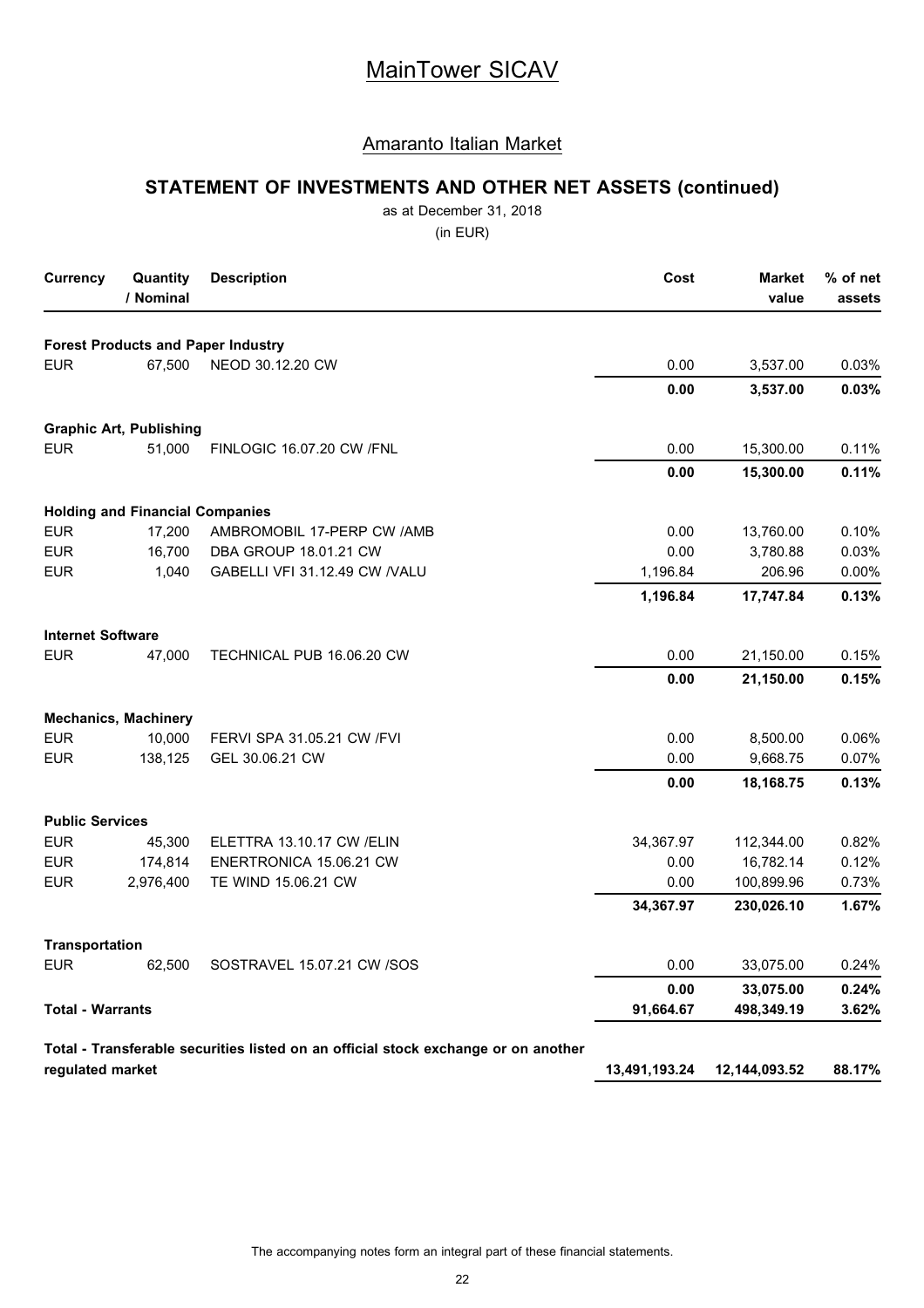### Amaranto Italian Market

# **STATEMENT OF INVESTMENTS AND OTHER NET ASSETS (continued)**

as at December 31, 2018

(in EUR)

| <b>Currency</b>          | Quantity<br>/ Nominal                | <b>Description</b>                           | Cost          | <b>Market</b><br>value | % of net<br>assets |
|--------------------------|--------------------------------------|----------------------------------------------|---------------|------------------------|--------------------|
|                          | <b>Other Transferable Securities</b> |                                              |               |                        |                    |
| <b>Equities</b>          |                                      |                                              |               |                        |                    |
| <b>Biotechnology</b>     |                                      |                                              |               |                        |                    |
| <b>EUR</b>               | 34,800                               | MICROSPORE SPA                               | 76,505.15     | 0.00                   | 0.00%              |
|                          |                                      |                                              | 76,505.15     | 0.00                   | 0.00%              |
| <b>Other Services</b>    |                                      |                                              |               |                        |                    |
| <b>EUR</b>               | 65,500                               | <b>DIGITOUCH SPA</b>                         | 137, 137.68   | 83,512.50              | 0.60%              |
|                          |                                      |                                              | 137, 137.68   | 83,512.50              | 0.60%              |
| <b>Total - Equities</b>  |                                      |                                              | 213,642.83    | 83,512.50              | 0.60%              |
| <b>Warrants</b>          |                                      |                                              |               |                        |                    |
| <b>Internet Software</b> |                                      |                                              |               |                        |                    |
| <b>EUR</b>               | 264,580                              | PRIMISUIMOT 29.05.20 CW                      | 0.00          | 105,779.08             | 0.77%              |
|                          |                                      |                                              | 0.00          | 105,779.08             | 0.77%              |
| <b>Total - Warrants</b>  |                                      |                                              | 0.00          | 105,779.08             | 0.77%              |
|                          |                                      | <b>Total - Other Transferable Securities</b> | 213,642.83    | 189,291.58             | 1.37%              |
|                          |                                      | <b>Total Investments</b>                     | 13,704,836.07 | 12,333,385.10          | 89.54%             |
|                          |                                      | <b>Other Net Assets</b>                      |               | 1,440,326.98           | 10.46%             |
|                          |                                      | <b>Total Net Assets</b>                      |               | 13,773,712.08          | 100.00%            |

The accompanying notes form an integral part of these financial statements.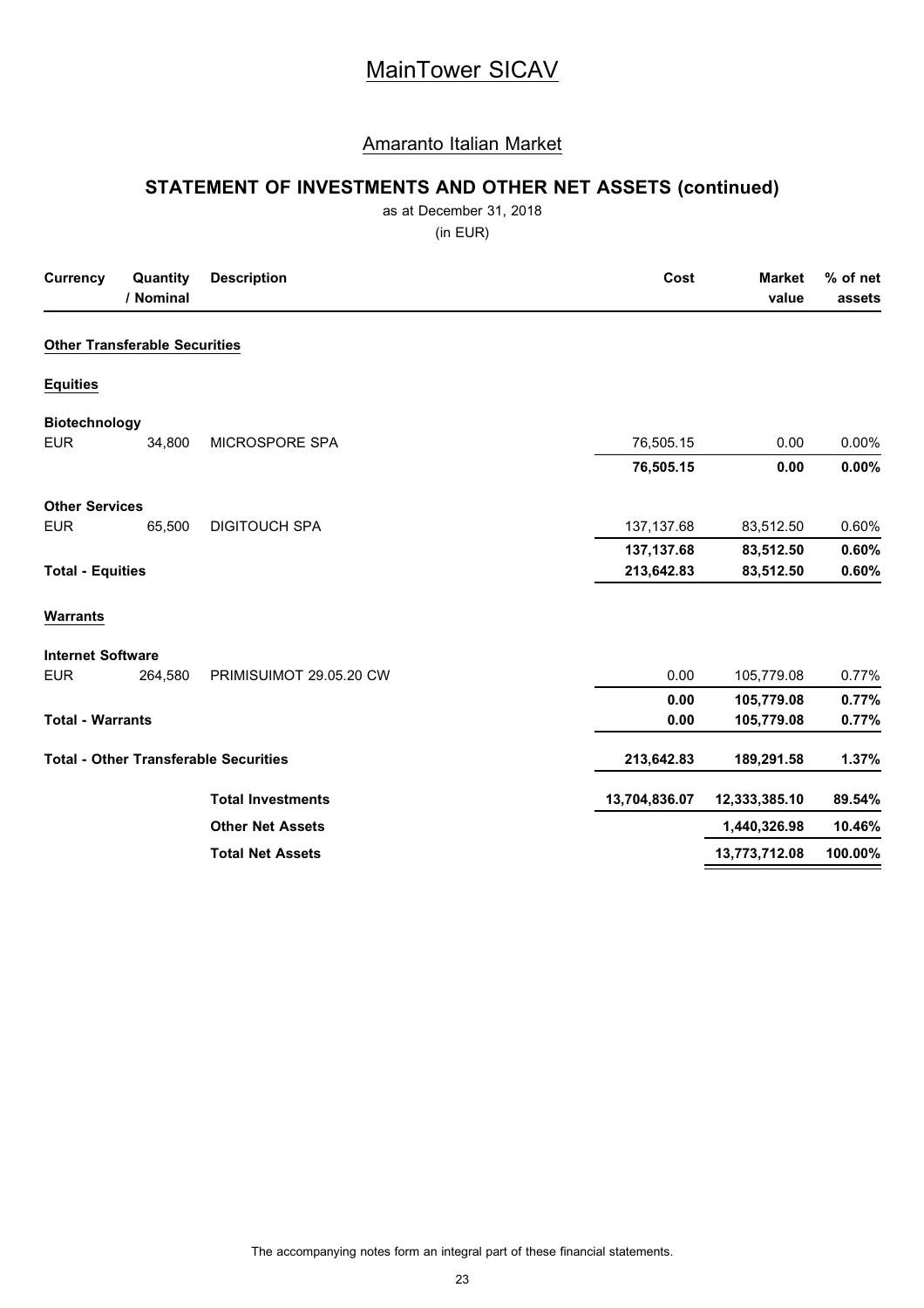### Amaranto Italian Market

# **GEOGRAPHICAL CLASSIFICATION OF INVESTMENTS**

as at December 31, 2018

(by Country of incorporation - in percentage of net assets)

| Italy        | 83.00% |
|--------------|--------|
| Luxembourg   | 4.72%  |
| Netherlands  | 1.82%  |
| <b>TOTAL</b> | 89.54% |

24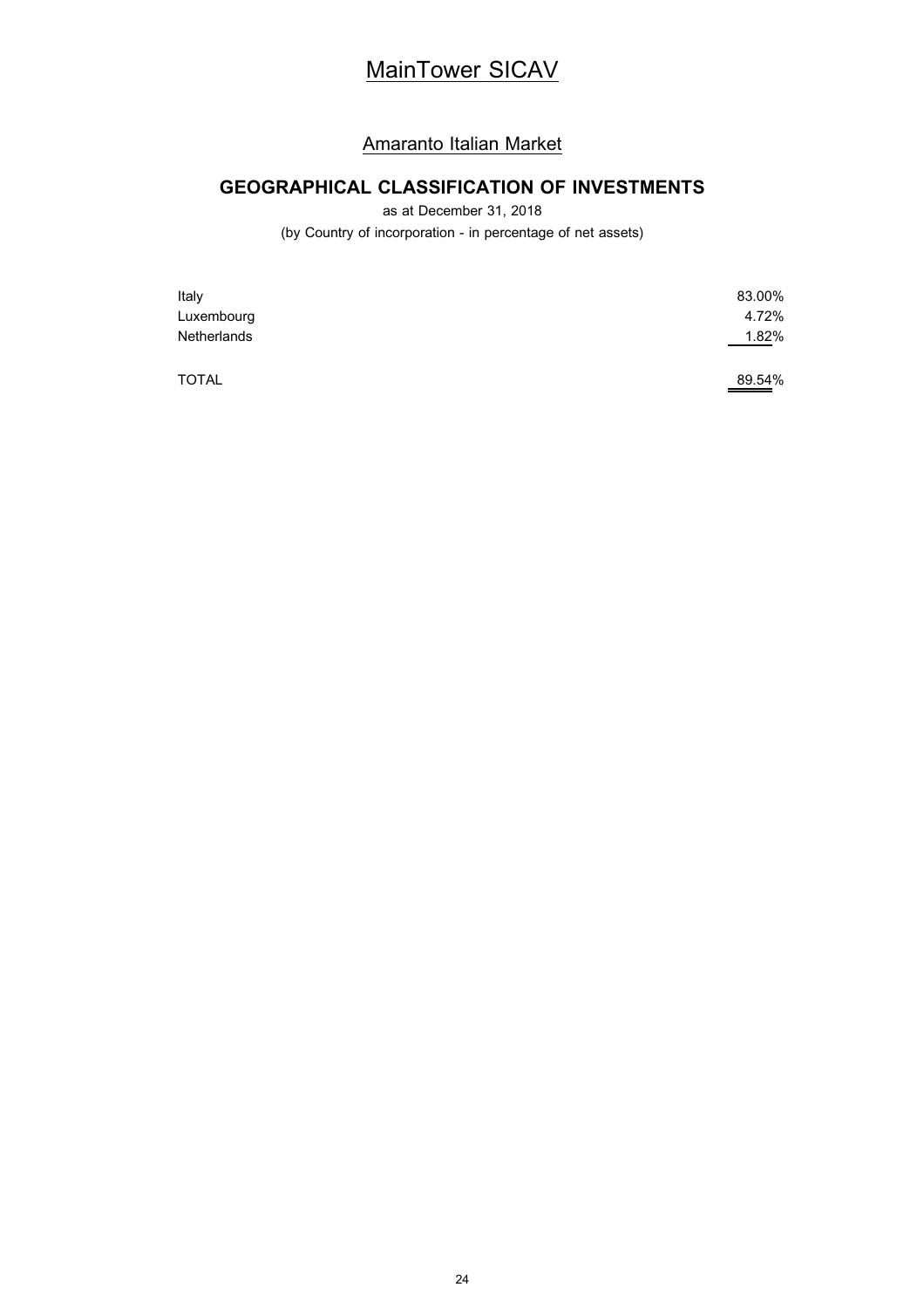### Amaranto Italian Market

# **INDUSTRIAL CLASSIFICATION OF INVESTMENTS**

as at December 31, 2018

(in percentage of net assets)

| Internet Software                                 | 15.80% |
|---------------------------------------------------|--------|
| <b>Public Services</b>                            | 14.79% |
| Holding and Financial Companies                   | 13.28% |
| <b>Other Services</b>                             | 7.58%  |
| Transportation                                    | 4.06%  |
| <b>Pharmaceuticals and Cosmetics</b>              | 3.51%  |
| Real Estate Companies                             | 3.07%  |
| News Transmission                                 | 3.06%  |
| Miscellaneous                                     | 3.03%  |
| Mechanics, Machinery                              | 2.95%  |
| <b>Consumer Goods</b>                             | 2.57%  |
| Construction, Building Material                   | 2.56%  |
| <b>Healthcare Education &amp; Social Services</b> | 2.43%  |
| Electronic Semiconductor                          | 2.39%  |
| Forest Products and Paper Industry                | 1.64%  |
| Insurance                                         | 1.61%  |
| Graphic Art, Publishing                           | 1.57%  |
| Leisure                                           | 1.45%  |
| Photography and Optics                            | 1.09%  |
| Retail                                            | 0.59%  |
| Automobile Industry                               | 0.51%  |
|                                                   |        |

TOTAL 89.54%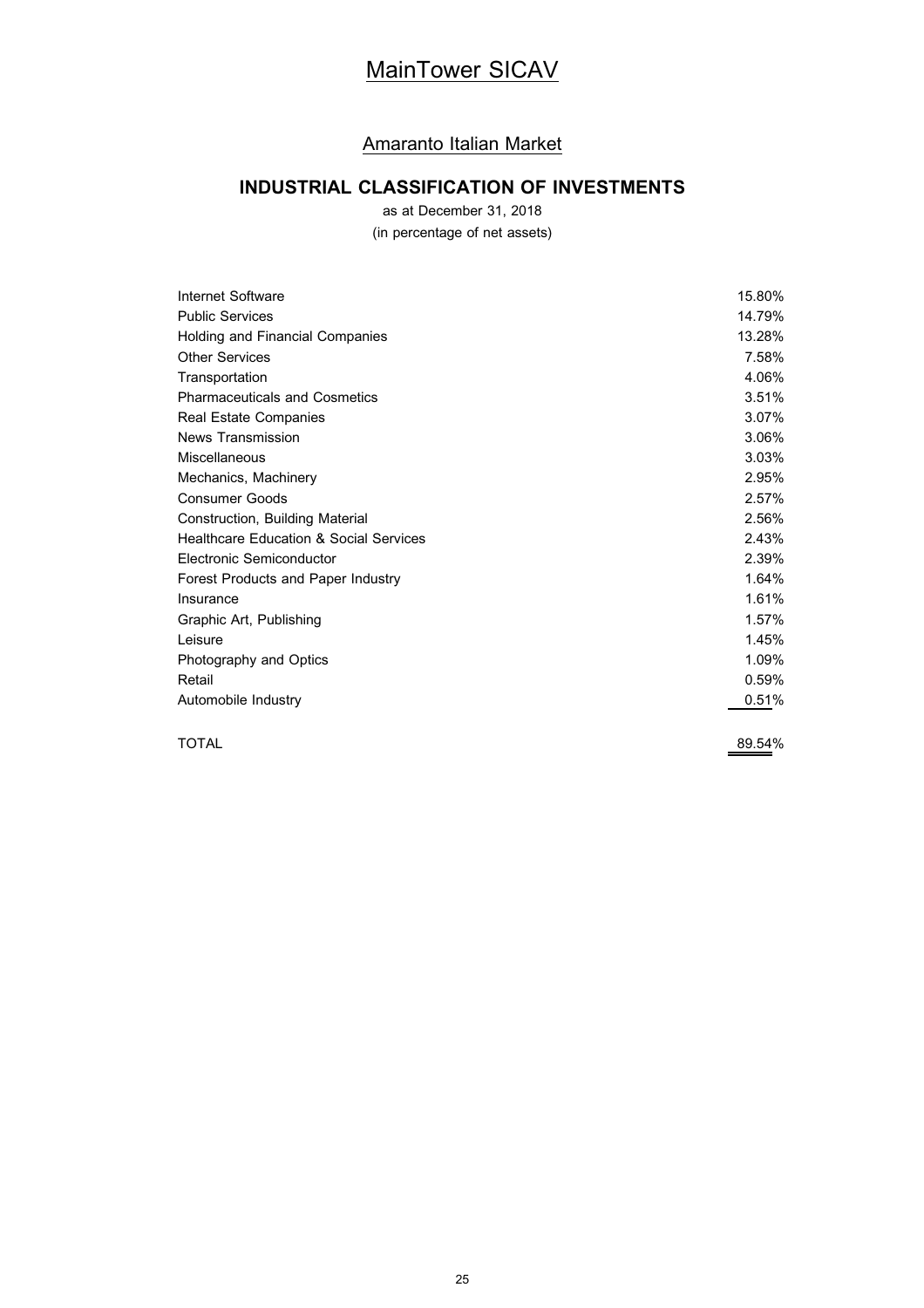### **NOTES TO THE FINANCIAL STATEMENTS as at December 31, 2018**

#### **NOTE 1 - GENERAL INFORMATION**

MAINTOWER SICAV (the "SICAV") was established on June 1, 2010 for an unlimited period, organized under the Law of the Grand Duchy of Luxembourg as an Investment Company with Variable Capital (« SICAV »). The Fund is registered pursuant to part I of the law of December 17, 2010 on undertakings for collective investments (the "law"), as amended.

The SICAV is registered at the "Registre de Commerce et des Sociétés" with the District Court of Luxembourg under the number B 153.473.

The Articles dated June 10, 2010 are published in the "Mémorial C, Recueil des Sociétés et Associations" (the "Mémorial"), and have been filed with the Chancery of the District Court of Luxembourg. Any interested person may inspect the Articles on the Chancery of the District Court of Luxembourg website at www.rcsl.lu. All amendments done after May 31, 2016 are published in the "RESA (Recueil électronique des sociétés et associations)". Any interested person may inspect the Articles on the Chancery of the District Court of Luxembourg website at www.rcsl.lu.

Semi-annual and annual financial reports may be obtained at the registered office of the SICAV. The net asset values, the subscription prices and the redemption prices along with any other notices to the shareholders are available at the Depositary Bank.

The following sub-funds of the SICAV are active as at December 31, 2018:

- . MainTower SICAV High Income ("High Income")
- . MainTower SICAV Amaranto Italian Market ("Amaranto Italian Market")

. MainTower SICAV - Force Dynamique ("Force Dynamique") (Active until May 17, 2018, dormant since then, and reactivated on December 31, 2018)

The following sub-fund of the SICAV has been liquidated during the year:

. MainTower SICAV - Dynamic Selection ("Dynamic Selection") (Previously known as MainTower SICAV - Flexible High Volatility, Net Asset Value suspended since December 18, 2017. Liquidated since January 31, 2018)

The following sub-fund of the SICAV is dormant:

. MainTower SICAV - Ambrosia ("Ambrosia") (dormant since February 28, 2017)

Sub-Fund offers classes of Shares which differ in the status of the investors:

- . Class A Retail, intended for direct distribution to retail investors
- . Class H Retail, intended for direct distribution to retail investors with a high level specific distribution partner
- . Class I Institutional, intended for institutional investors

The currency used for the Net Asset Values calculation is EUR for all classes of Shares for each sub-fund and for the combined figures. The Net Asset Values are determined on each Business Day in Luxembourg.

### **NOTE 2 - ACCOUNTING PRINCIPLES**

The SICAV prepares its financial statements in conformity with legal and regulatory requirements in Luxembourg relating to undertakings for collective investments.

The financial statements have been prepared on a going concern basis for the SICAV and the following sub-funds: High Income, Amaranto Italian Market and Force Dynamique\*.

For the other sub-funds which have been liquidated or which were dormant in 2018 or which will be closed subsequent to the financial year end as disclosed in Note 12, the financial statements for these sub-funds have been prepared on a nongoing concern basis.

<sup>\*</sup> Active until May 17, 2018, dormant since then, and reactivated on December 31, 2018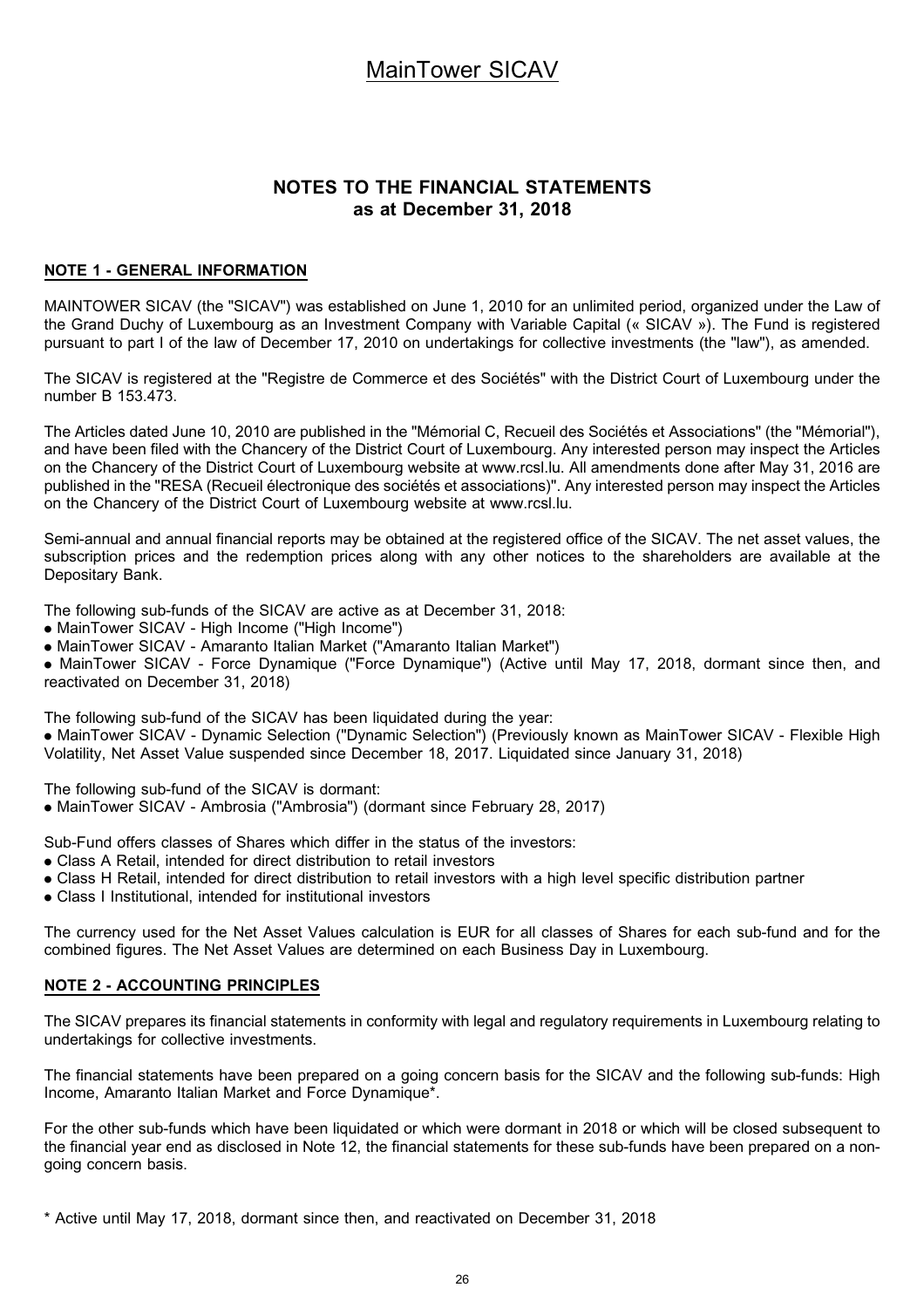### **NOTES TO THE FINANCIAL STATEMENTS (continued) as at December 31, 2018**

### **NOTE 2 - ACCOUNTING PRINCIPLES (continued)**

The significant accounting policies used by the SICAV are as follows:

#### **a) Valuation of investments**

The Net Asset Value per Share of each Class in respect of each sub-fund is determined in the Reference Currency of that Class or sub-fund.

The value of any cash on hand or on deposit, bills and demand notes payable and accounts receivable, prepaid expenses, cash dividends and interest declared or accrued as aforesaid and not yet received is deemed to be the full amount thereof, unless in any case the same is unlikely to be paid or received in full, in which case the value thereof is arrived at after making such discount as may be considered appropriate in such case to reflect the true value thereof. In accordance with the pricing policy of the relevant sub-funds, the market prices applied in the case of bond sub-funds are the bid price.

The value of any security or other asset which is quoted or dealt in on a stock exchange is based on its last available price in Luxembourg on the stock exchange which is normally the principal market for such security.

The value of any security or other asset dealt in on any other regulated market that operates regularly, is recognised and is open to the public (a "Regulated Market'') is based on its last available price in Luxembourg.

In the event that any assets are not listed nor dealt in on any stock exchange or on any other Regulated Market, or if, with respect to assets listed or dealt in on any stock exchange or on any other Regulated Market as aforesaid, the price as determined pursuant to the above sub-paragraph is not, in the opinion of the Board of Directors, representative of the fair market value of the relevant assets, the value of such assets will be based on the reasonably foreseeable sales price determined prudently and in good faith.

Units or shares of undertakings for collective investment are valued at their last determined and available net asset value or, if such price is not, in the opinion of the Board of Directors, representative of the fair market value of such assets, then the price shall be determined by the Board of Directors on a fair and equitable basis.

The liquidating value of futures, spot, forward or options contracts not traded on stock exchanges nor on other Regulated Markets shall mean their net liquidating value determined, pursuant to the policies established by the Board of Directors, on a basis consistently applied for each different variety of contracts. The liquidating value of futures, spot, forward or options contracts traded on stock exchanges or on other Regulated Markets is based upon the last available settlement prices of these contracts on stock exchanges and Regulated Markets on which the particular futures, spot, forward or options contracts are traded by the SICAV; provided that if a futures, spot, forward or options contracts could not be liquidated on the day with respect to which net assets are being determined, the basis for determining the liquidating value of such contract shall be such value as the Board of Directors may deem fair and reasonable. Swaps are valued at their market value.

The value of money market instruments not traded on any stock exchange nor on any other Regulated Market and with a remaining maturity of less than 12 months and of more than 90 days is deemed to be the nominal value thereof, increased by any interest accrued thereon. Money market instruments with a remaining maturity of 90 days or less will be valued by the amortized cost method, which approximates market value.

#### **b) Valuation of forward exchange contracts**

The unrealised gain or loss of outstanding forward exchange contracts is valued on the basis of the forward exchange rates prevailing at valuation date.

### **c) Net realised profit or loss on sale of investments**

The net realised profit or loss on sale of investments is determined on the basis of the average cost of investments sold.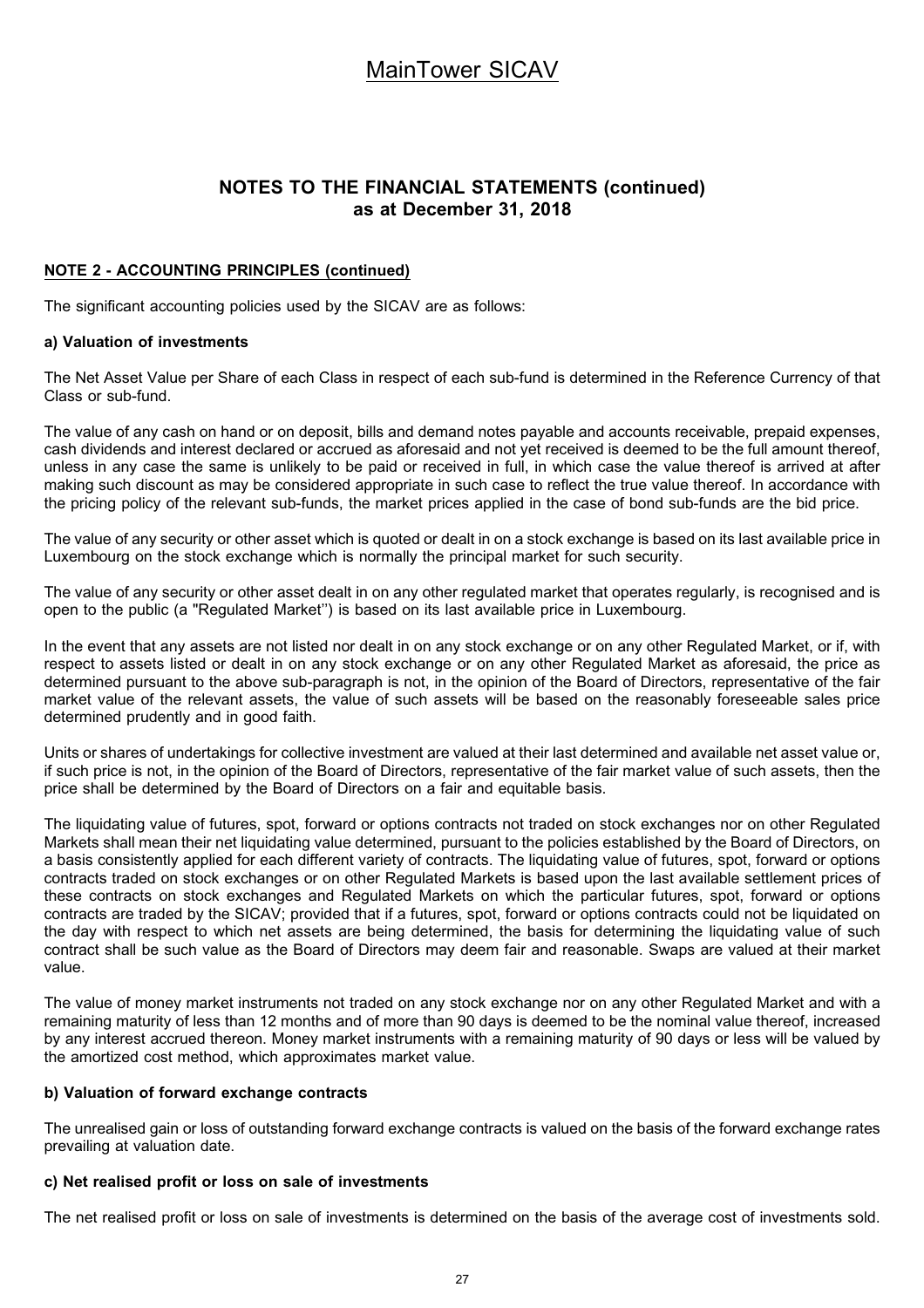### **NOTES TO THE FINANCIAL STATEMENTS (continued) as at December 31, 2018**

### **NOTE 2 - ACCOUNTING PRINCIPLES (continued)**

#### **d) Conversion of foreign currencies**

All assets expressed in currencies other than the concerned sub-fund's currency are converted into the sub-fund's currency at the exchange rate prevailing on closing date in Luxembourg. As at December 31, 2018 the EUR/USD exchange rate is:

1 EUR = 1.143450 USD

#### **e) Acquisition cost of investments**

The cost of investments expressed in currencies other than EUR are converted into EUR at the exchange rate prevailing on purchase date.

#### **f) Formation expenses**

Formation costs and expenses shall be charged to the SICAV and amortized over a 5 year period.

Expenses incurred in connection with the creation of any additional sub-fund are borne by the relevant sub-fund and will be written off over a period of five years.

#### **g) Unrealised profit or loss**

In accordance with current practices, unrealised profits or losses at the end of the Financial year are accounted for in the financial statements.

#### **h) Income, expenses and accruals**

Interest income is accrued on a day-to-day basis and dividends are accrued on an ex-dividend basis. Interest and dividend income are stated net of irrecoverable withholding taxes, if any.

When the SICAV incurs any expenses, which relate to a particular sub-fund or to any action taken in connection with a particular sub-fund, such expense shall be allocated to the relevant sub-fund.

Expenses of the SICAV, which cannot be considered as being attributable to a particular sub-fund, shall be allocated to all the sub-funds pro rata to the net asset value of each sub-fund.

#### **i) Purchases and sales of investments**

The details of purchases and sales of investments of the period covered by this report can be obtained free of charge at the registered office of the SICAV.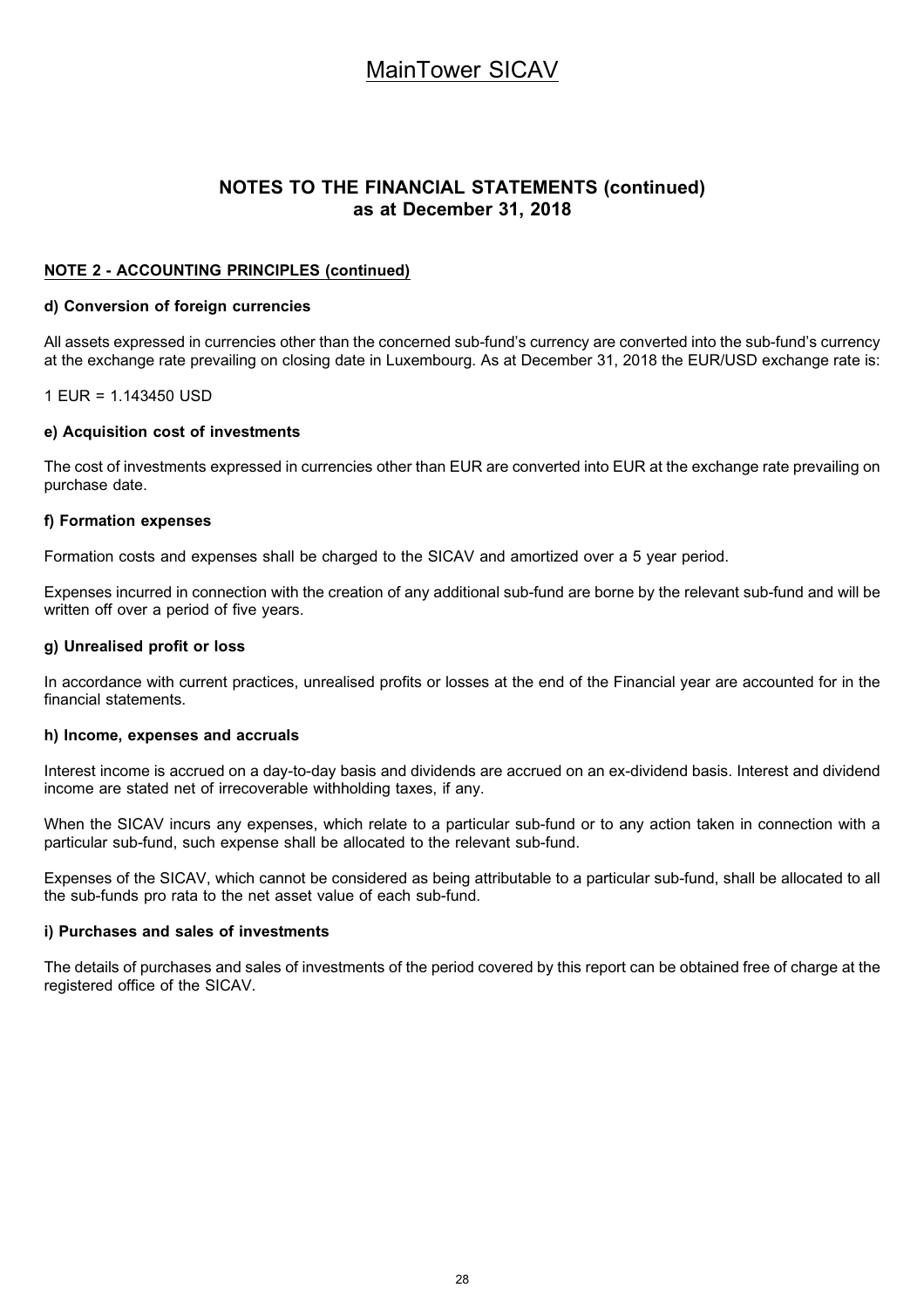### **NOTES TO THE FINANCIAL STATEMENTS (continued) as at December 31, 2018**

### **NOTE 3 - TAXES AND EXPENSES PAYABLE**

|                                 | <b>High Income</b> |            | Dynamic Amaranto Italian | Force       |          |
|---------------------------------|--------------------|------------|--------------------------|-------------|----------|
|                                 |                    | Selection* | <b>Market</b>            | Dynamique** |          |
| <b>Audit Fees</b>               | 15,391.24          | 0          | 15.919.36                | 534.57 EUR  |          |
| Domiciliary fees                | 494.66             | 0          | 832.88                   |             | 0.06 EUR |
| Subscription tax (note 6)       | 1,174.31           | 0          | 2,333.56                 |             | 0 EUR    |
| Administration and Custody fees | 10,867.01          | 0          | 10.910.90                | 67.69 EUR   |          |
| Transfer Agent fees             | 1.815.01           | 0          | 932.73                   | 49.31 EUR   |          |
| Other fees                      | 7.166.92           | 3,478.74   | 14.232.69                |             | 8.91 EUR |
| <b>Total</b>                    | 36,909.15          | 3.478.74   | 45,162.12                | 660.54 EUR  |          |

### **NOTE 4 - SUBSCRIPTION FEE AND REDEMPTION FEE**

The subscription price corresponds to the Net Asset Value per Share of the relevant Class of each sub-fund on the relevant Valuation Day which may be increased by a sales fee of a maximum of 3% of the applicable Net Asset Value per Share and which shall revert to the sales agents.

The redemption price corresponds to the Net Asset Value per Share of the relevant Class of each sub-fund on the relevant Valuation Day which may be reduced by a redemption fee of a maximum of 3% of the applicable Net Asset Value per Share and which shall revert to the sales agents.

### **NOTE 5 - MANAGEMENT FEES AND PERFORMANCE FEES**

#### **Management fees**

Up to February 14, 2018:

A Management Fee is payable to the Management Company by the sub-funds in remuneration for its services.

No Management Fee is charged to the relevant sub-funds over the period as from which a sub-fund is put in liquidation or is kept dormant.

The Management Fee is calculated monthly based on the Net Asset Value of the sub-funds at the following annual rates as follows:

Management fees charged by Lemanik Asset Management S.A.:

| Name of the sub-fund                               | Management Fee<br>Annual Rate<br>(up to February 14, 2018) |
|----------------------------------------------------|------------------------------------------------------------|
| MainTower Sicav - High Income A                    | 1.20%                                                      |
| MainTower Sicav - High Income H                    | 1.20%                                                      |
| MainTower Sicav - High Income I                    | $0.80\%$                                                   |
| MainTower Sicav - Dynamic Selection A*             | 1.80%                                                      |
| MainTower Sicav - Dynamic Selection H <sup>*</sup> | 1.80%                                                      |
| MainTower Sicav - Dynamic Selection I*             | 1.00%                                                      |

\* Previously known as MainTower Sicav - Flexible High Volatility (Net Asset Value suspended since December 18, 2017. Liquidated since January 31, 2018)

\*\* Active until May 17, 2018, dormant since then, and reactivated on December 31, 2018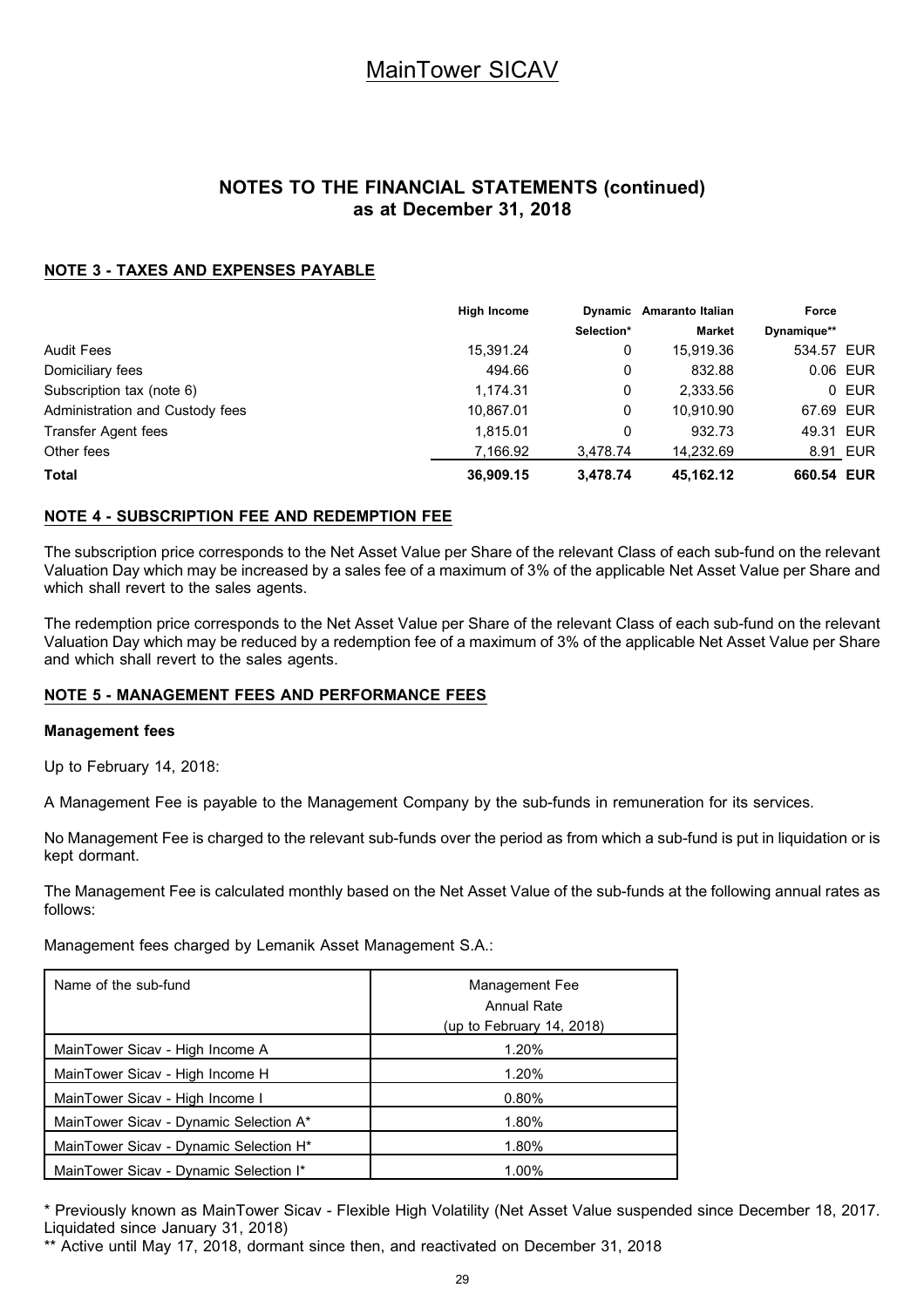### **NOTES TO THE FINANCIAL STATEMENTS (continued) as at December 31, 2018**

### **NOTE 5 - MANAGEMENT FEES AND PERFORMANCE FEES (continued)**

| MainTower Sicay - Ambrosia A*                     | 0.50% |
|---------------------------------------------------|-------|
| MainTower Sicav - Ambrosia I*                     | 0.40% |
| MainTower Sicay - Amaranto Italian Market A       | 2.20% |
| MainTower Sicay - Amaranto Italian Market I       | 1.20% |
| MainTower Sicav - Force Dynamique A**             | 1.90% |
| MainTower Sicav - Force Dynamique H <sup>**</sup> | 1.00% |
| MainTower Sicav - Force Dynamique I**             | 0.80% |

Since February 15, 2018, the Management Company functions of the Fund are performed by Zeus Asset Management S.A. (hereafter ''the New Manco'').

Management fees charged by Zeus Asset Management S.A.:

| Name of the sub-fund                              | Management Fee<br>(since February 15, 2018) |
|---------------------------------------------------|---------------------------------------------|
| MainTower Sicav - High Income A                   | 1.20% of the Net Asset Value per Share      |
| MainTower Sicav - High Income H                   | 1.20% of the Net Asset Value per Share      |
| MainTower Sicav - High Income I                   | 0.80% of the Net Asset Value per Share      |
| MainTower Sicay - Ambrosia A*                     | N/A                                         |
| MainTower Sicav - Ambrosia I*                     | N/A                                         |
| MainTower Sicay - Amaranto Italian Market A       | 2.20% of the Net Asset Value per Share      |
| MainTower Sicav - Amaranto Italian Market I       | 1.20% of the Net Asset Value per Share      |
| MainTower Sicav - Force Dynamique A**             | 1.90% of the Net Asset Value per Share      |
| MainTower Sicav - Force Dynamique H <sup>**</sup> | 1.00% of the Net Asset Value per Share      |
| MainTower Sicav - Force Dynamique I**             | 0.80% of the Net Asset Value per Share      |

The Management Fee per annum is calculated monthly and accrued with every NAV calculation on the assets of each Class within each sub-fund.

Investment Managers (if any) are remunerated out of the Management Fee.

### **Management Company Fees**

The New Manco is also entitled to receive a Management Company Fee of 0.20% per annum of the NAV of each sub-fund, suject to a minimum of EUR 20,000 p.a. for each active sub-fund.

### **Performance Fees**

In addition, the Management Company is entitled to receive a performance fee (the "Performance Fee") per sub-fund as further set out within the Prospectus and Part B of the Prospectus applicable to each sub-fund.

The Management Company will remunerate the Investment Managers (if any) out of the Performance Fee received.

\* Dormant since February 28, 2017

\*\* Active until May 17, 2018, dormant since then, and reactivated on December 31, 2018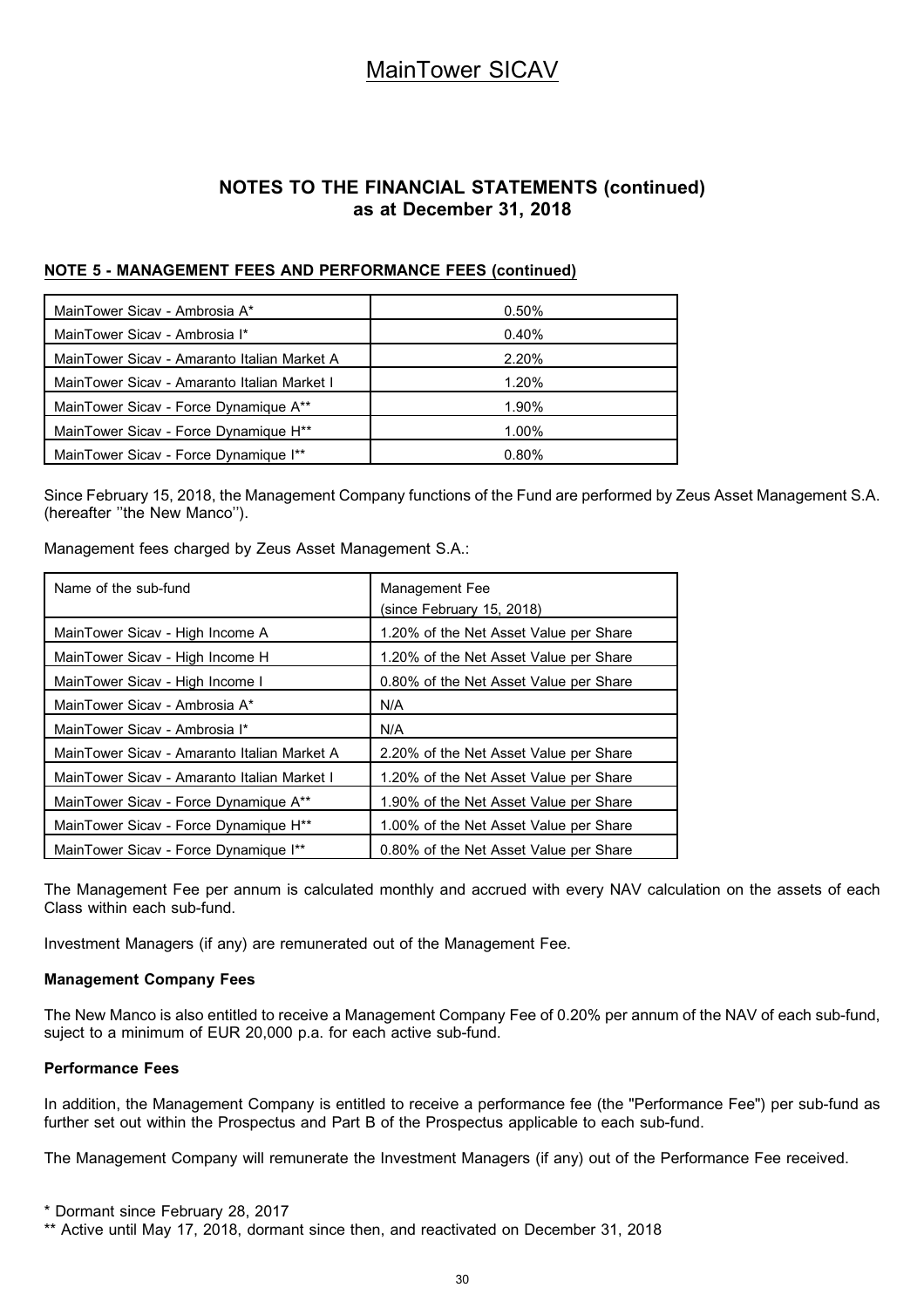### **NOTES TO THE FINANCIAL STATEMENTS (continued) as at December 31, 2018**

### **NOTE 5 - MANAGEMENT FEES AND PERFORMANCE FEES (continued)**

During the financial year 2018, no performance fees was charged to the sub-funds because the net asset value was below the high water mark.

### **Risk Management Fee (Since February 15, 2018)**

As remuneration for its risk management services, the New ManCo will be entitled to receive a fee of up to 0.25% p.a. on the Net Asset Value of each sub-fund (the "Risk Management Fee").

### **Advisory Fees (up to February 14, 2018)**

An investment advisory fee is payable to the Investment Adviser by the SICAV, at the charge of each sub-fund, in remuneration for its services. Such fee is different for each class of Shares, payable quarterly in arrears and calculated on the average net assets of the sub-fund in the respective class of Shares for the relevant quarter as follows:

| Share Class           | High Income | Dynamic Selection* | Ambrosia**   | Amaranto Italian Market   Force Dynamique*** |              |
|-----------------------|-------------|--------------------|--------------|----------------------------------------------|--------------|
| Class A Shares 10.50% |             | $0.50\%$           | 0.50%        | 0.50%                                        | 0.50%        |
| Class I Shares        | $0.50\%$    | $0.50\%$           | 0.50%        | 0.50%                                        | 0.50%        |
| Class H Shares 10.50% |             | $0.50\%$           | Not launched | Not launched                                 | Not launched |

### **NOTE 6 - SUBSCRIPTION TAX**

The sub-fund is liable to a tax of 0.05% per annum of its Net Asset Value (taxe d'abonnement), such tax being payable quarterly on the basis of the value of the aggregate net assets of the sub-fund at the end of the relevant calendar quarter. However, this tax is reduced to 0.01% per annum for the net assets attributable to Class I.

The value of the assets represented by units/shares held in other Luxembourg UCIs shall be exempt from the subscription tax, provided that such assets have already been subject to the subscription tax.

### **NOTE 7 - TRANSACTIONS COSTS**

For the year ended December 31, 2018, the following sub-funds of the SICAV incurred transaction costs relating to purchase or sale of transferable securities, money market instruments, derivatives or other eligible assets as follows:

|                         | FUR       |
|-------------------------|-----------|
| High Income             | 5,435.36  |
| Amaranto Italian Market | 16,926.45 |
| Force Dynamique***      | 2,728.73  |

These transaction costs are composed of brokerage costs and are included in the cost of securities.

<sup>\*</sup> Previously known as MainTower Sicav - Flexible High Volatility (Net Asset Value suspended since December 18, 2017. Liquidated since January 31, 2018)

<sup>\*\*</sup> Dormant since February 28, 2017

<sup>\*\*\*</sup> Active until May 17, 2018, dormant since then, and reactivated on December 31, 2018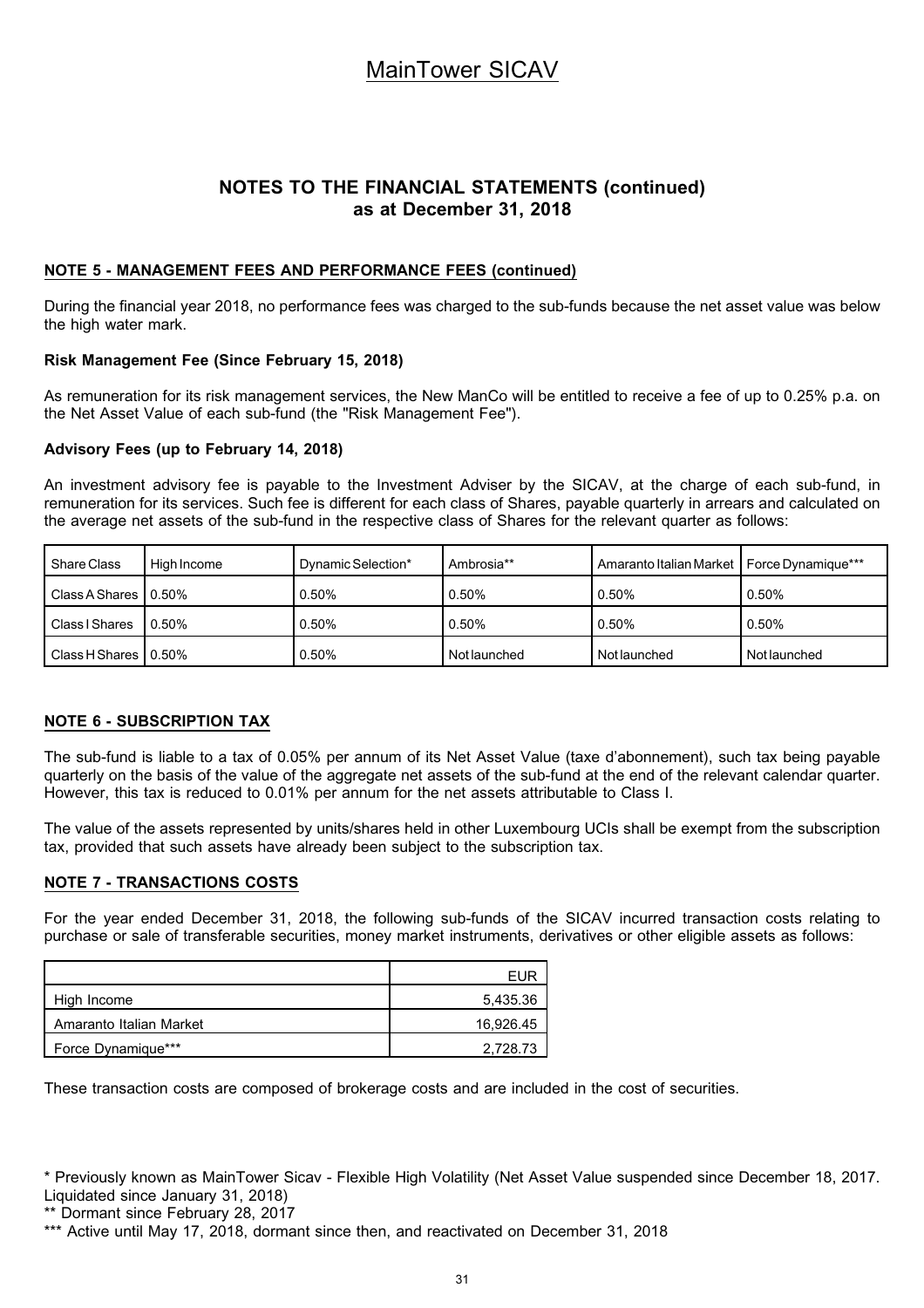### **NOTES TO THE FINANCIAL STATEMENTS (continued) as at December 31, 2018**

### **NOTE 7 - TRANSACTIONS COSTS (continued)**

For Bonds, transaction costs are included in the spread.

The transaction amounts included under the heading "Bank charges and correspondent fees" in the "statement of operations and changes in net assets" are composed of the below transaction fees and are not included in the table above. These transaction fees are paid to the Investment Manager of the SICAV.

|                         | <b>FUR</b> |
|-------------------------|------------|
| High Income             | 1.553.45   |
| Amaranto Italian Market | 13,567.23  |
| Force Dynamique*        | 4.073.84   |

### **NOTE 8 - OTHER CHARGES**

For the year ended December 31, 2018, the other charges comprise mainly of Marketing fees (note 10), Director fees (Note 10), distribution fees, CSSF fees and printing fees amongst others.

#### **NOTE 9 - ADMINISTRATION, DEPOSITARY AND TRANFER AGENT FEES**

For the year ended December 31, 2018, the administration and transfer agent fees amounted to EUR 210,672.71.

They also include Investment Compliance fees of EUR 14,631.81 paid to the Management Company of the SICAV.

### **NOTE 10 - OTHER TRANSACTION WITH RELATED PARTIES**

The transaction with related parties comprise of the Management Fees, Management Company Fees, Performance Fees, Risk Management Fees and Advisory Fees paid to the New Manco disclosed under Note 5, as well as the compliance fees paid to the New Manco disclosed under Note 9.

In addition, as from February 15, 2018, in remuneration for its marketing services, the New Manco will be entitled to receive a fee of up to 0.25% per annum on the Net Asset Value of each active sub-fund. These fees are booked under "Other charges" in the statement of operations and changes in net assets.

In addition to the above, an amount of EUR 60,000 has been recorded as director fees under "Other charges" in the statement of operations and changes in net assets.

### **NOTE 11 - EVENTS OCCURRED DURING THE YEAR**

The Board of Directors of MainTower SICAV decided to replace Lemanik Asset Management as Management Company and Domiciliary agent by Zeus Asset Management on February 15, 2018 (''the Effective Date'').

The Board of Directors of MainTower SICAV decided to replace Lemanik S.A. as Investment Manager by Zeus Asset Management S.A. on February 15, 2018 ("the Effective Date").

### **NOTE 12 - SUBSEQUENT EVENTS**

The Board of Directors has decided to end the sub-fund MainTower SICAV - Ambrosia reactivation period with effective date April 09, 2019.

\* Active until May 17, 2018, dormant since then, and reactivated on December 31, 2018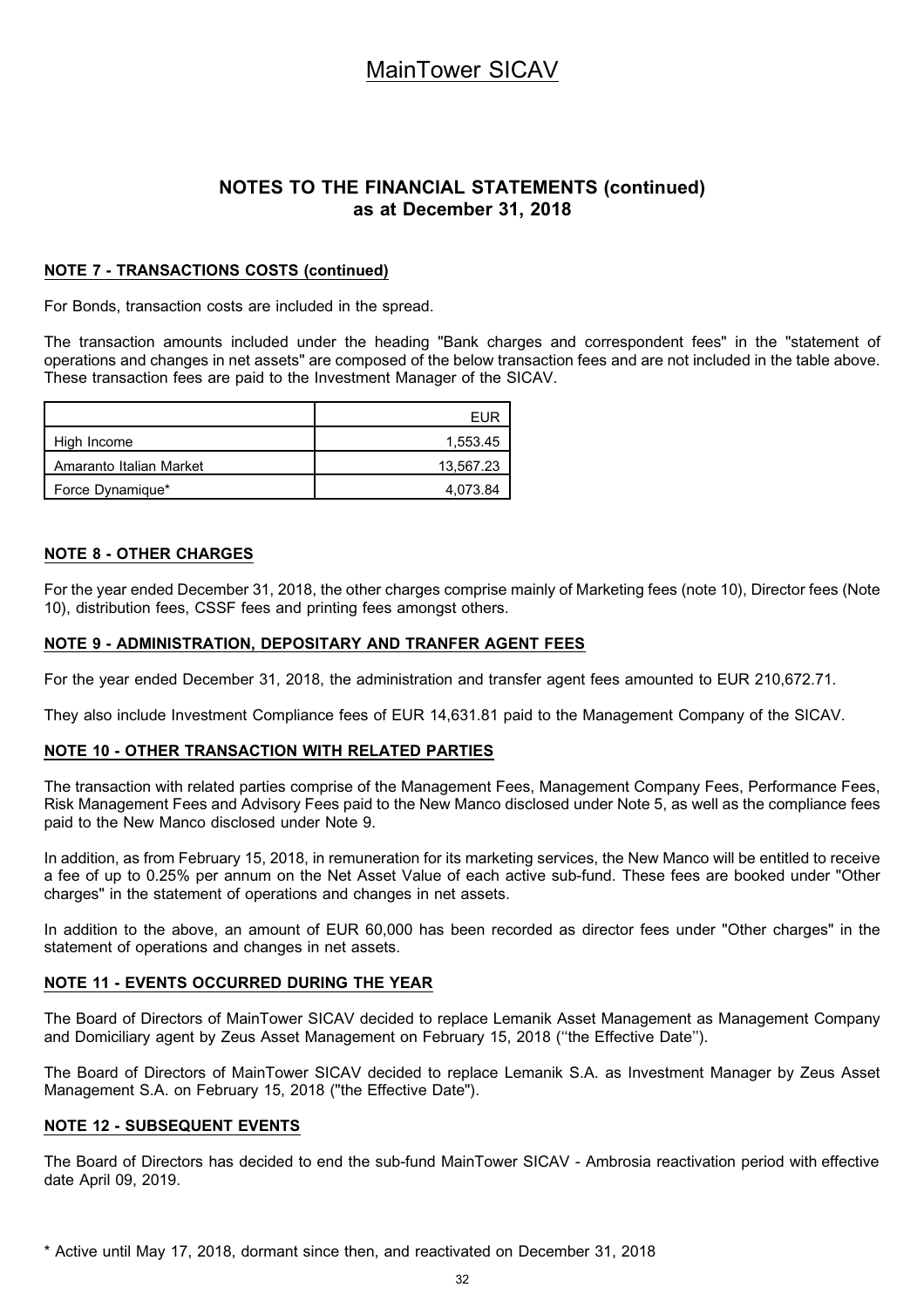### **UNAUDITED INFORMATION**

#### **Overall Risk Determination**

Each sub-fund shall ensure that its global exposure relating to financial derivative instruments does not exceed the total net value of its portfolio. Global exposure is a measure designed to limit the leverage generated by each sub-fund through the use of financial derivative instruments. In order to calculate global exposure, each sub-fund will use the commitment approach, thereby aggregating the market value of the equivalent position of underlying assets.

The investments within each sub-fund are subject to market fluctuations and to the risks inherent in all investments. Accordingly, no assurance can be given that the investment objective of each sub-fund will be achieved.

#### **Securities Financing Transactions**

The SICAV does not engage in securities financing transactions (as defined in Article 3 of Regulation (EU) 2015/2365 (the ''Regulation''), securities financing transactions include repurchase transactions, securities or commodities lending and securities or commodities borrowing, buy-sell back transactions or sell-buy back transactions and margin lending transactions). Accordingly, disclosures required by Article 13 of the Regulation are not applicable for the year ended December 31, 2018.

#### **Remuneration policies and practices**

#### **Zeus Asset Management S.A.**

The Management Company has established and applies a Remuneration Policy and practices that reflect the objectives for good corporate governance, sustains a long-term value creation for investors and are consistent with and promote sound and effective risk management. These practices neither encourage risk taking which is inconsistent with the risk profiles, rules, the Prospectus or the Articles, nor impair compliance with the Management Company's obligation to act in the best interest of the Fund (the Remuneration Policy).

The Remuneration Policy includes fixed and variable components of salaries and applies to those categories of staff, including Directors of the Board, the Conducting Officers, the Identified.

The Remuneration Policy is in line with the business strategy, objectives, values and interests of the Management Company, the UCITS it manages and of the investors in the UCITS and includes measures to avoid conflicts of interest.

In particular, the Remuneration Policy will ensure that:

a) compensate control functions in accordance with the objectives linked to their function, independent of the business areas that they control;

b) maintain an appropriate balance between the fixed remuneration and the variable remuneration and ensure that the fixed remuneration represents a sufficiently high proportion of the Remuneration;

c) ensure that the variable remuneration takes into account all current and future risks and is based on the performance of the Staff Member, the business unit or the UCITS managed and the overall results of the Company.

Details of the Remuneration Policy, a description of the key remuneration elements and an overview of how remuneration is determined, is available on the website www.zeus-am.lu

The total amount of remuneration for the financial year 2018, split into fixed and variable remuneration paid by the Management Company to its staff (including where relevant any amount paid directly by the UCITS itself), the number of beneficiaries and the aggregate amount of remuneration broken down by categories of employees are available on demand for investors at the registered office of the Management Company.